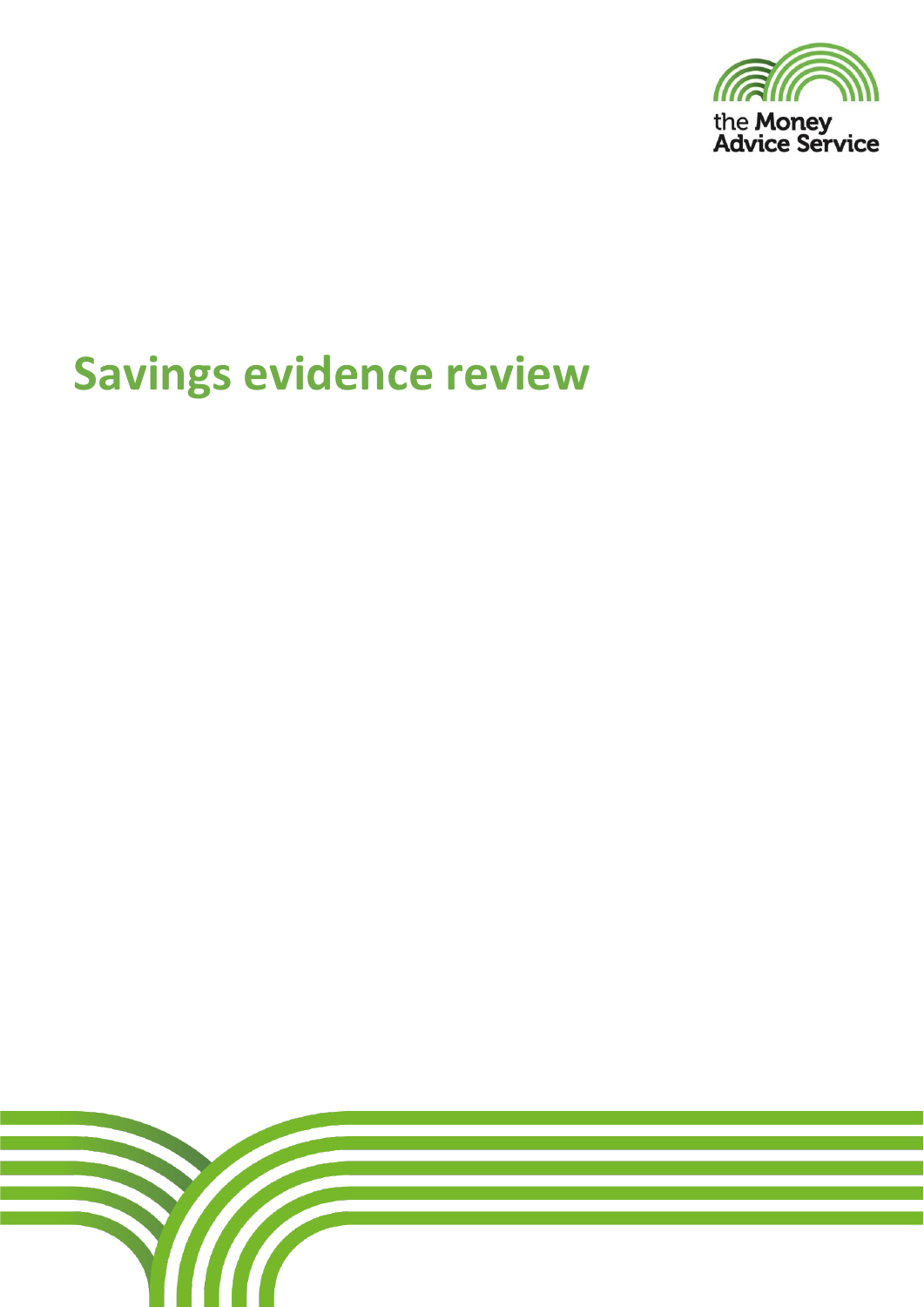# Table of Contents

| $\mathbf{1}$ | Introduction                                                                       | 3  |
|--------------|------------------------------------------------------------------------------------|----|
| 1.1          | Context                                                                            | 3  |
| 1.2          | Review aims and scope                                                              | 3  |
| 1.3          | About this report                                                                  | 4  |
| $\mathbf{2}$ | Saving behaviour in the UK                                                         | 5. |
| 2.1          | How many people save?                                                              | 5  |
| 2.2          | How much do people have in savings?                                                | 6  |
| 2.3          | Which groups of people save?                                                       | 6  |
| 2.4          | Barriers to saving                                                                 | 7  |
| 3            | Encouraging people to save: what does the evidence tell us<br>about interventions? | 10 |
| 3.2          | Use of saving products                                                             | 12 |
| 4            | <b>Emerging areas for further research</b>                                         | 16 |
| 4.1          | Financial Technology (FinTech)                                                     | 16 |
| 4.2          | <b>Messages</b>                                                                    | 17 |
| 4.3          | <b>Rules of Thumb</b>                                                              | 17 |
| 4.4          | Linking saving to day-to-day financial transactions                                | 18 |
| 5            | <b>Conclusions</b>                                                                 | 22 |
| 5.1          | Target audience                                                                    | 22 |
| 5.2          | 'What works' to encourage saving (or regular saving)                               | 22 |
| 6            | <b>Appendix</b>                                                                    | 26 |
| 7            | <b>References</b>                                                                  | 29 |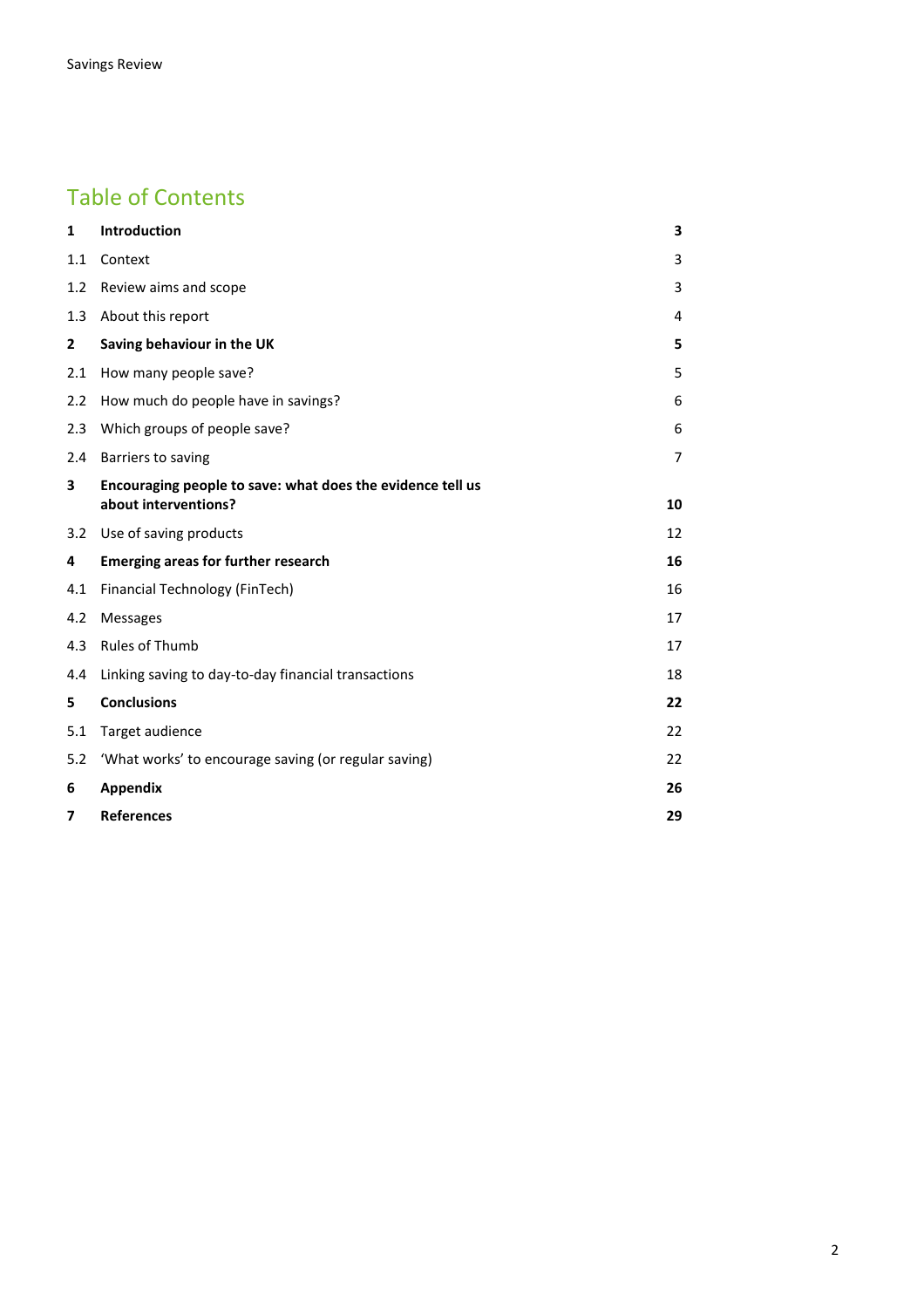# **1 Introduction**

The Financial Capability Strategy for the UK seeks to improve the financial capability of all people in the UK to enable them to manage their money well and cope with significant life events and periods of financial difficulty (Money Advice Service, 2015a).

In relation to saving, the strategy aims to improve the financial resilience of working-age adults by focusing on the capability to build a savings habit and positive attitudes towards savings, as well as the skills and knowledge to manage life events.

Financial capability interventions for this age-group need to address diverse needs and experiences including the financial pressures of making ends meet, balancing costs and commitments day to day with longer-term goals like buying a home, starting a family or planning ahead for later life.

The Strategy also considers the role of the workplace and employers in supporting improved financial capability, and the scalability and sustainability of different interventions.

This review is intended to help the Money Advice Service implement the Financial Capability Strategy by examining the existing savings evidence base in terms of what works in encouraging saving among working-age adults.

# 1.1 Context

Encouraging and increasing saving among working-age households is challenging. Historically, the UK has had a low net saving rate<sup>1</sup> compared to other countries: in 2012 the UK net saving rate was 2.4%, compared to an average in Europe of 7.0% (CBI, 2014). Since the recession interest rates have fallen to a historic low<sup>2</sup> meaning that there is much less financial incentive for people to put money into cash savings. Interest rates have not kept up with inflation and tax incentives have little relevance for those who do not pay tax or only have small sums to save (Financial Inclusion Commission, 2015).

The risk caused by this lack of savings is that many people are vulnerable to income shocks, such as losing a job, or unexpected expenditure peaks. They may also find it challenging to make optimal decisions relating to budgeting and saving. For example, the Money Advice Service Financial Capability Survey shows that four in ten adults have less than £500 savings to cover an unexpected bill and almost three-quarters of working-age people do not have a savings buffer equal to or exceeding three months' pre tax income (Money Advice Service, 2015a).

In recognition that it is important to have a savings buffer, the Government introduced Help to Save, a savings scheme providing savings bonuses to people on low incomes in receipt of working tax credits or Universal Credit.

To encourage longer-term savings, the Government has also introduced the Lifetime ISA, aimed at people aged under 40 to help them save for either buying a home or for retirement.

A discussion of how these schemes serve to encourage savings will be presented later.

# 1.2 Review aims and scope

This review articulates the key barriers to saving in the UK and examines the evidence available (both internationally and in the UK) on savings interventions. The aim of the review is to understand the current evidence on how to encourage people to save (or to save regularly). It also identifies gaps in the evidence, including interventions that have yet to be evaluated. This review will provide a reference point to help organisations involved in the implementation of the Financial Capability Strategy; specifically, where they could focus new research and analysis.

 $1$  Measured as net household income minus consumption as a percentage of household income.

<sup>&</sup>lt;sup>2</sup> The UK's Bank Rate of interest remained at 0.5% pa from 2009 to August 2016.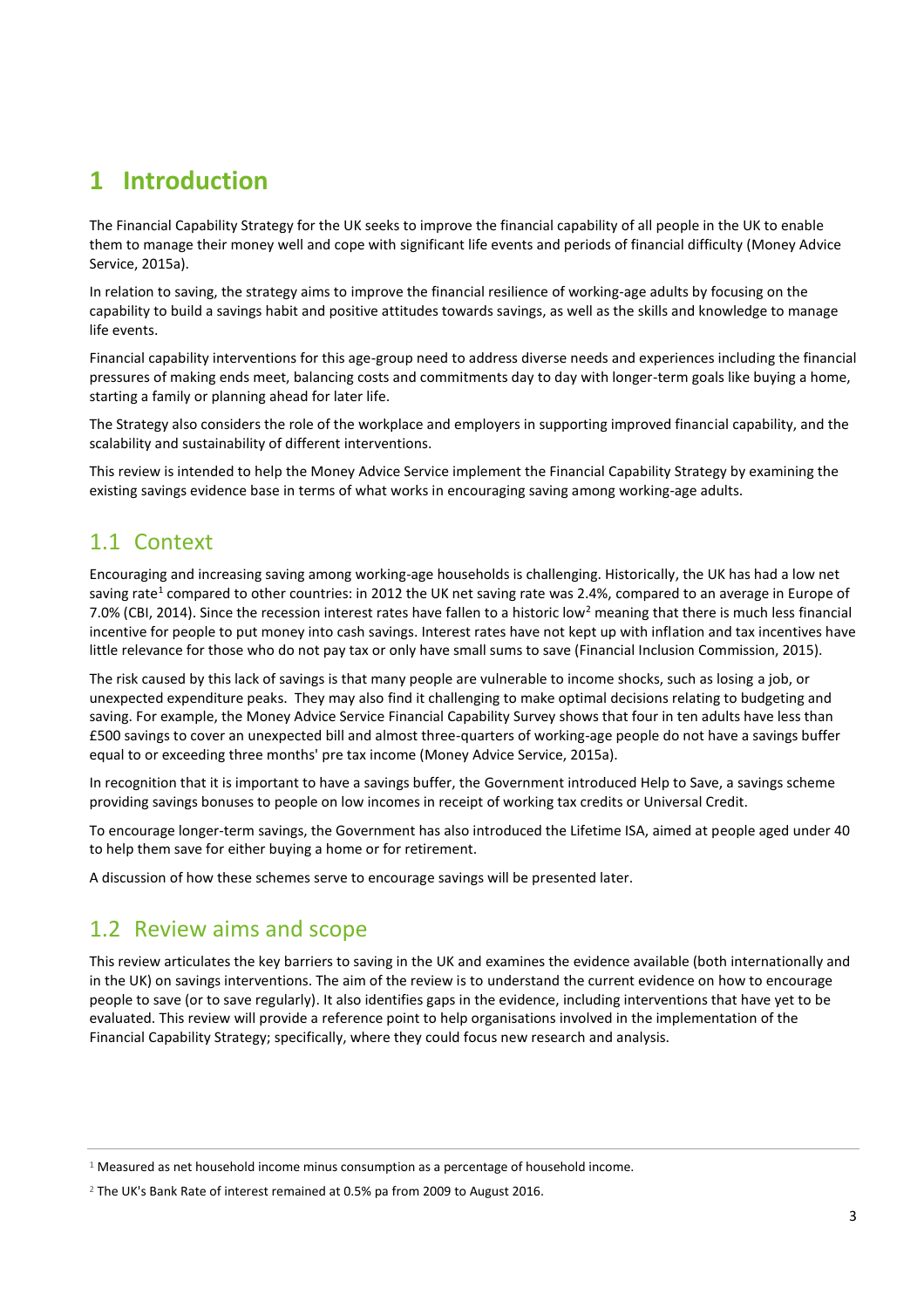The review focuses on:

- $\blacksquare$  people of working age although much of the evidence reviewed covered adults of all ages;
- people on low to middle incomes;
- $\blacksquare$  adult cash savings (rather than investments or saving for children); and
- community-based interventions.

The evidence included in the review focuses specifically on interventions that promote savings behaviours; it does not cover in any detail wider issues around financial inclusion and borrowing. The evidence we have reviewed is of four main types:

- official data / national statistics on savings behaviour;
- think pieces and policy briefs that discuss the problem of low saving and make suggestions on how to address the issue;
- research studies both qualitative and quantitative on saving behaviour, attitudes and motivations; and
- **E** evaluation evidence on saving interventions. It should be noted that very few evaluations show a causal link between an intervention and a change in a measured outcome using control or comparison groups.<sup>3</sup>

The review draws heavily on the evaluations of two interventions that meet high standards of evidence: the Saving Gateway, and Individual Development Accounts (IDAs). Both were large-scale interventions that were independently evaluated and used comparison or control groups to explore causal links between intervention and savings outcomes. Details on the two programmes are presented in the Appendix.

# 1.3 About this report

**Chapter 2** uses research insights and official statistics to present an overview of saving behaviour in the UK, exploring the characteristics of savers and non-savers and the barriers to saving.

**Chapter 3** considers the research evidence on interventions that could encourage people to save (or save regularly).

**Chapter 4** sets out interventions that could have the potential to encourage working-age people to save (or save regularly), but are either untested or have yet to be substantially evaluated.

This document is based on an initial evidence review prepared for the Money Advice Service by the team at the Personal Finance Research Centre at the University of Bristol.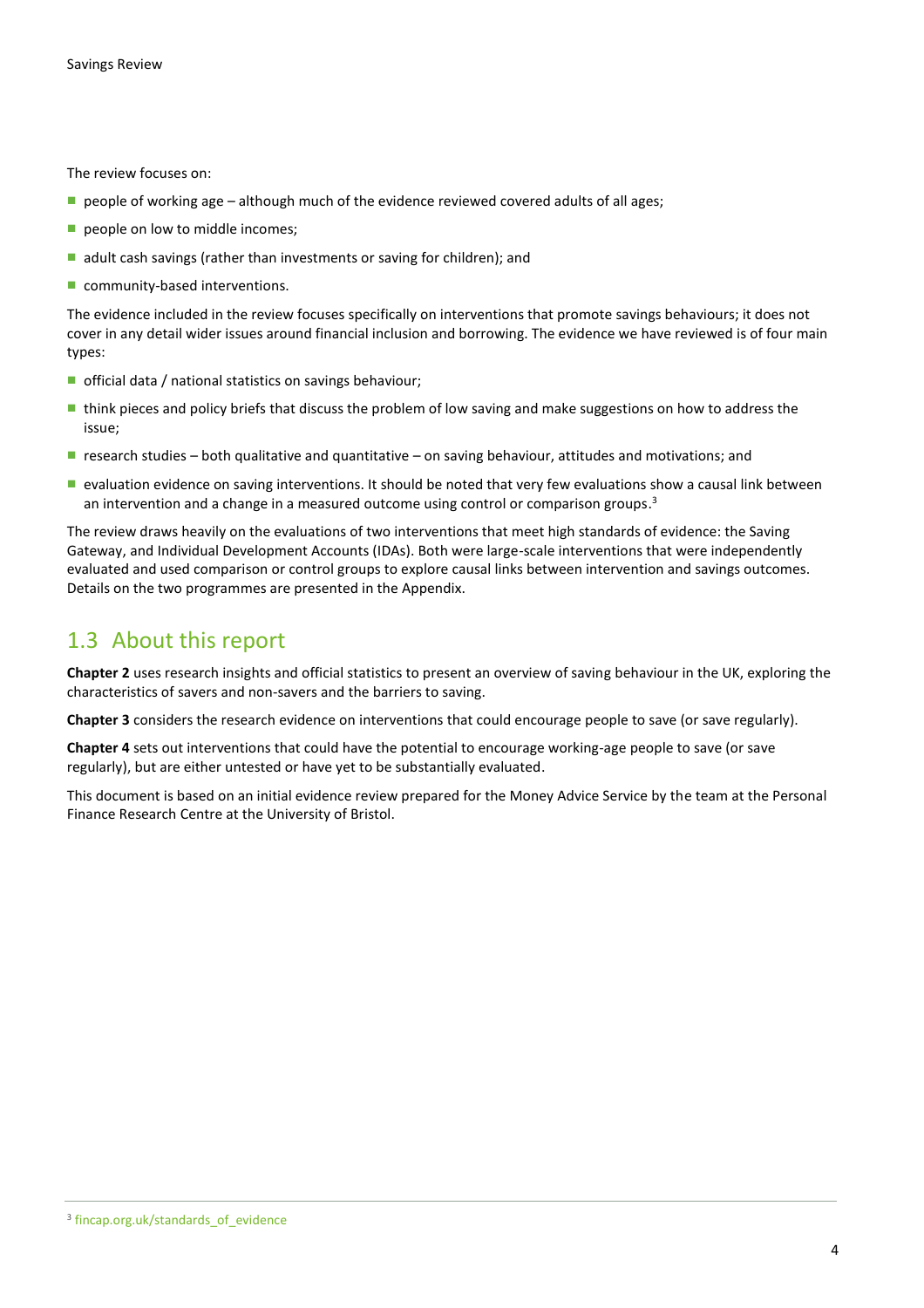# **2 Saving behaviour in the UK**

To understand the potential scale and focus of any intervention to encourage people to save (or to save regularly), it is necessary to have an overview of people's saving behaviour. Specifically, we consider what is the status quo for household savings.

The UK has a good evidence base in this respect, from the Family Resources Survey; the Wealth and Assets Survey; and the Financial Capability of the UK Survey. Market studies carried out by financial services regulators provide another source of evidence, including analysis of large-scale firm-level data on savings products; as do ad hoc consumer surveys (eg, those commissioned by financial services firms). It is also important to set out some of the structural barriers to saving in the UK, including disincentives to save in the cash market and complexity of products.

Drawing on this evidence base, we set out in this chapter a high-level picture of how many people save in the UK; how much people have in savings; and the challenges that people face when saving. We stop short of analysing the various savings behaviours that people exhibit, given our focus on interventions. Instead, we refer to the saving typologies as outlined in the Money Advice Service's 'Closing the Savings Gap' research (2016):

- **Non-Savers**
- **Integular Savers, Low Balance**
- **Monthly Savers, Low Balance**
- **Integular Savers, High Balance**
- **Monthly Savers, High Balance**

# 2.1 How many people save?

In general, money saved is defined as having money saved in a banking product or held in investments. While the data from individual surveys do vary, overall it seems that around two-thirds of households have money saved. However, only around half of households were actively saving (ie, putting money aside into a savings account) at the point they were surveyed.

Having savings is not the same as actively saving which could be described as the behaviour of putting money aside for deferred expenditure or as buffer for unexpected bills. The data below highlights the difference between households that have savings and those that actively save.

In terms of whether people have money in savings (which may not reflect current saving behaviour), data from the Family Resources Survey (an annual UK survey of around 20,000 households) found that 66% of UK households held savings, while 34% had none (DWP, 2017). Similarly, an online survey of 5,000 UK adults for Scottish Widows found that two in three had savings. At the same time, 19% were without savings and a further 15% reported that they did not know what savings they had (Scottish Widows, 2014).

Another study that analysed data from the Wealth and Assets Survey defined active saving as the amount a household saves or invests over time, measured by the change in their level of financial wealth. From 2006–08 and 2010–12, 55% of households were estimated to have actively saved as per this definition (Crawford et al, 2015).

Money Advice Service research (2016) shows that nearly three-quarters of households receive an unexpected bill every year, with a typical cost of £200–400. However, 26% of working-age adults have no savings to fall back on and a further 29% have less than £1,000 saved.

In terms of interventions to promote saving, the evidence above indicates that there is a potentially large target audience: the same Money Advice Service research shows that 16.8m adults – 40% of working-age people across the UK – lack a savings buffer, with less than £100 in savings available to them at any time.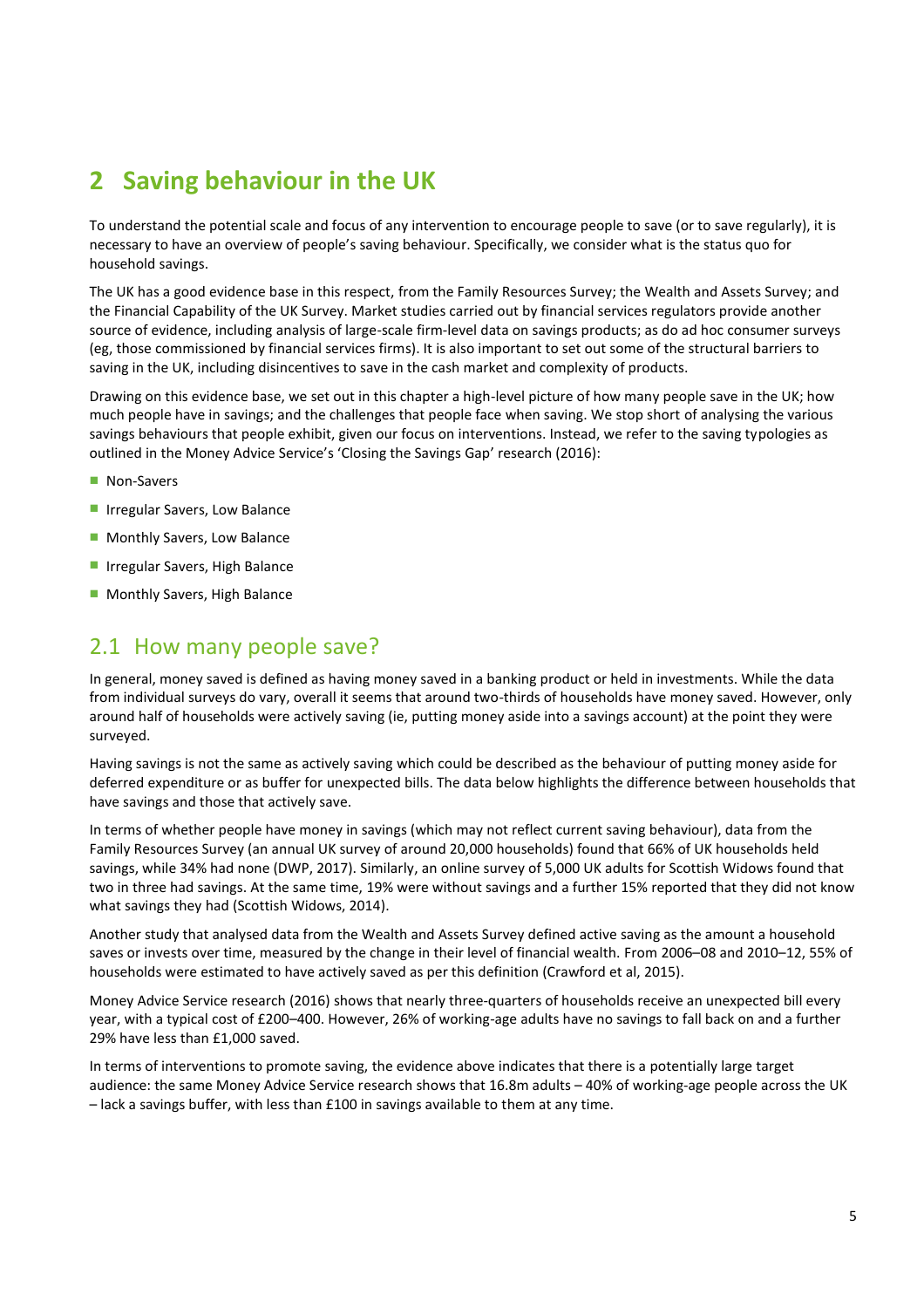# 2.2 How much do people have in savings?

Statistics from the Family Resources Survey shows that in 2015/16 46% of households had either no savings (34%) or savings of less than £1,500 (12%). A further one in five (23%) had savings of between £1,500 and £9,999 and a third of households (30%) had savings of £10,000 or more (Department for Work and Pensions, 2017).

Looked at another way, data from the Money Advice Service's Financial Capability Survey shows that four in ten UK adults have less than £500 in savings to cover an unexpected bill, and almost three-quarters of working-age people do not have a savings buffer equal to or exceeding three months' income (Money Advice Service, 2015a).

# 2.3 Which groups of people save?

There is no one specific group of people who save more in either income or frequency than others. The Money Advice Service's analysis (2016) shows that older people, those with families, and those with higher incomes are more likely to save. There are however also people within these demographics who do not save. Similarly, there are younger people, with no children and on lower incomes, who do save. Here, we look at situational factors that increases the likelihood that certain groups of people will save.

### 2.3.1 Income, employment and saving

Employment has a large impact on household savings. The Family Resources Survey shows that 79% households where one or more working-age adults is unemployed has no savings (Department for Work and Pensions, 2017).

Unsurprisingly, saving frequency increases up the income scale with higher income households saving more regularly than lower income households. Household income has been found to be the biggest predictor of saving frequency: households with the lowest incomes (below £13,500/year) have the highest proportion of people who rarely or never save; whereas households with the highest incomes (above £35,000/year) contain the highest proportion of people who save every month, with over half doing so (Money Advice Service, 2015b).

Although published over 10 years ago, quantitative analysis of data from a longitudinal survey (the British Household Panel Survey) which interviewed the same individuals every year across several years, provides some of the most comprehensive analysis of the effects of life events on saving (McKay and Kempson, 2003). It seems unlikely that the overall picture presented by the analysis will have changed significantly over time.

The analysis found that the following changes all had negative consequences for saving across the income distribution:

- $\blacksquare$  job loss;
- **drops in income or earnings; and**
- movements from employment into self-employment.

While a move into paid employment greatly increased the odds of someone starting to save, the analysis found that the negative effect of a fall in income on the number of people saving (from 48% before the fall, to 39% afterwards) was more powerful than the positive effect of an increase in earnings (from 46 to 51% of people).

The analysis also looked at other life events. The effect of getting divorced (or separating) was to reduce overall saving by five percentage points, from 34% to 29%. The average amounts saved also fell. Those getting married slightly reduced their saving, though this was from a relatively high base. When people started families, the proportion saving dropped from 45% to 39%. When families added to their family size, the proportion of savers and amount of saving were already below average, and these fell further (McKay and Kempson, 2003).

### 2.3.2 Future focus

Evidence from both UK and US consumer surveys finds that respondents with longer financial planning horizons save more regularly and save higher amounts (Fisher and Anong, 2012; Fisher and Montalto, 2010; Money Advice Service, 2015b). They are also more likely to save for a 'rainy day' (such as unexpected or emergency events, or for later life).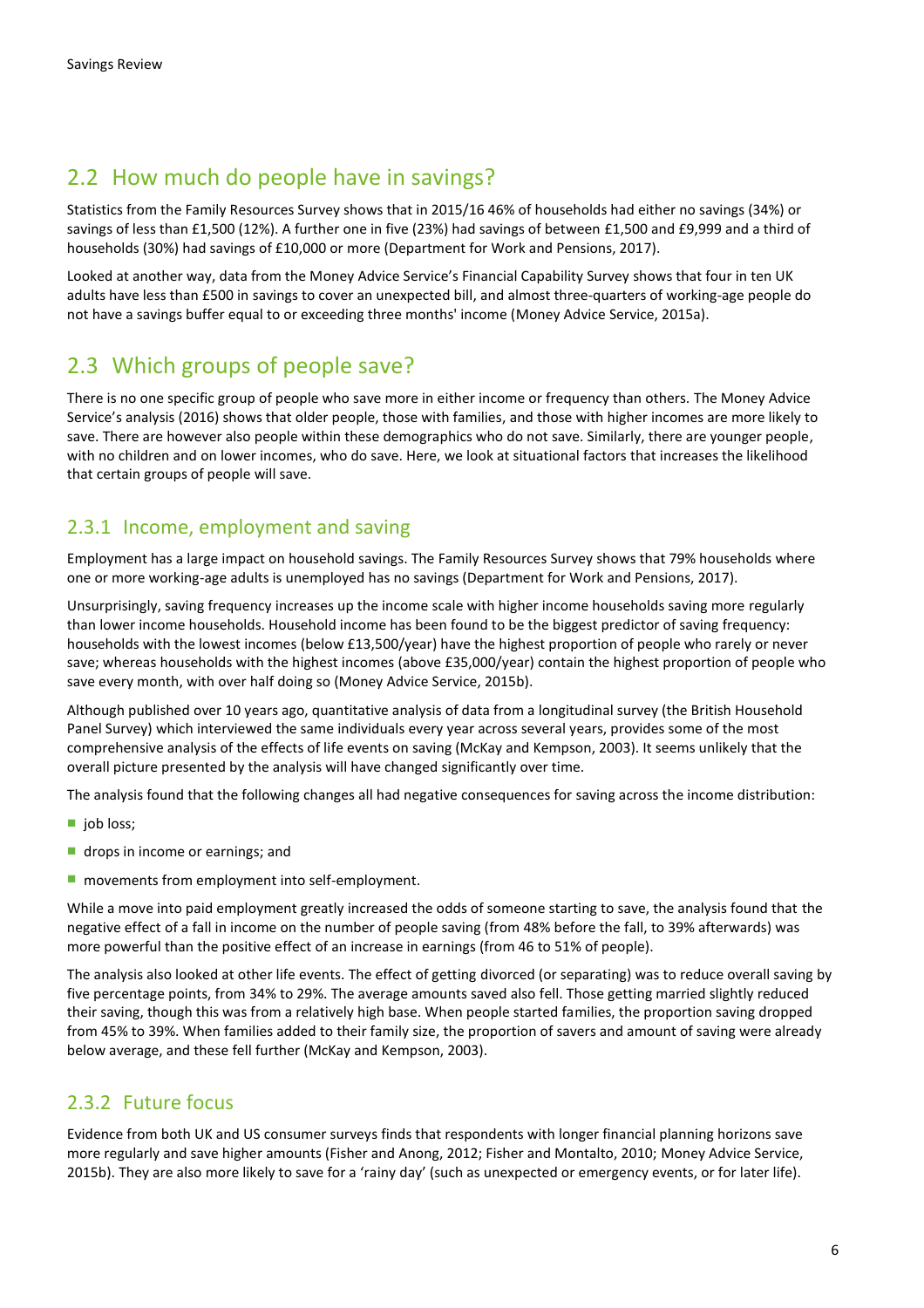Analysis of the US Survey of Consumer Finances (2007), a nationally representative survey of US families, found that among non-retired respondents, those with a saving horizon of a few years or more were more likely to save regularly, and saved higher amounts, than those with a saving horizon of less than a year (Fisher and Montalto, 2010).

Based on an online survey conducted at a large US university, Rodermund (2012) describes the 'live for today' attitude as a "present-fatalistic time perspective". The survey findings suggest that individuals with a present-fatalistic time perspective are less likely to save money because they live in the present, feel that lessons of the past are irrelevant, and feel powerless to change their future, and consequently feel that money and saving for the future does not matter.

For any intervention to encourage people to save, these findings indicate that people on lower incomes are a potential target audience, but at the same time they are likely to have less spare money and more competing demands on any money that is spare. That said, there is clear evidence that some people on lower incomes do already save. The Money Advice Service's segmentation model corresponds to these conclusions, where income is one element of a more nuanced understanding of ability to save. Other factors such as financial confidence, mindset, and financial engagement over the life-course, all have an impact on savings behaviours.

# 2.4 Barriers to saving

The Money Advice Service's financial capability model articulates the enablers and inhibitors that can enhance financial wellbeing. There are six enablers and inhibitors: savings mindset, financial confidence, considered spending, financial numeracy, digital engagement, and financial engagement. This evidence review focuses on savings mindset. Interventions that can establish a positive savings mindset can influence how people manage money day to day, as well as how they manage and prepare for life events.

At the same time, savings behaviours manifest within an existing market. In the UK, there are structural inefficiencies in the operation of the cash savings market, creating a disincentive to save. This could mean that financial behaviours may only reach an optimal point within the existing constraints of the market. It is important to understand these barriers, so that interventions can be designed to account for and/or overcome these constraints.

### 2.4.1 Money mindset

Across numerous studies, the most common self-reported reason that people give for not saving (or saving more) is lack of spare money. Possible implications for interventions to encourage people to save (or save regularly) are that people need to feel they have some spare money to save, without it significantly impacting on their current standard of living. In terms of interventions, this might include income maximisation (for example, through welfare benefit checks), fostering good money management and budgeting skills, and exploring small changes to spending patterns that would make it possible to put money into savings.

From different sources of evidence (consumer survey data; analysis of large-scale public datasets and qualitative research), the most common reason why people say they do not save is because they cannot afford to, or because they have debts to pay off first (Crawford et al, 2015; Kempson and Finney, 2009; Scottish Widows, 2014). Correspondingly, improvements in people's financial circumstances, as a result of moving into work or a rise in earnings, have been found to have a positive impact on saving behaviour (Kempson and Finney, 2009).

However, income is not the only factor that explains saving behaviour. One qualitative study with people on low-tomiddle incomes (Finney and Davies, 2011) was designed to look beyond income, to better understand other barriers and motivations to saving. In line with quantitative studies, it found that an individual's perceptions about their financial situation presented the biggest challenges to saving.

There was widespread acknowledgement by participants that they lived to their means, with some degree of choice, and that they could afford to save if they chose to. In discussing factors that might encourage saving, focus group participants were attracted to the idea of identifying small, affordable amounts to save. This derived from agreeing, through group discussion and peer testimony, that saving small amounts was both affordable and would have sufficient value in the medium to longer term to make it worthwhile.

A recent report by Toynbee Hall (2017) looked at the impact of small-sum and informal savings on financial resilience. It found that formulating a savings behaviour through identifying and saving small sums is more effective at improving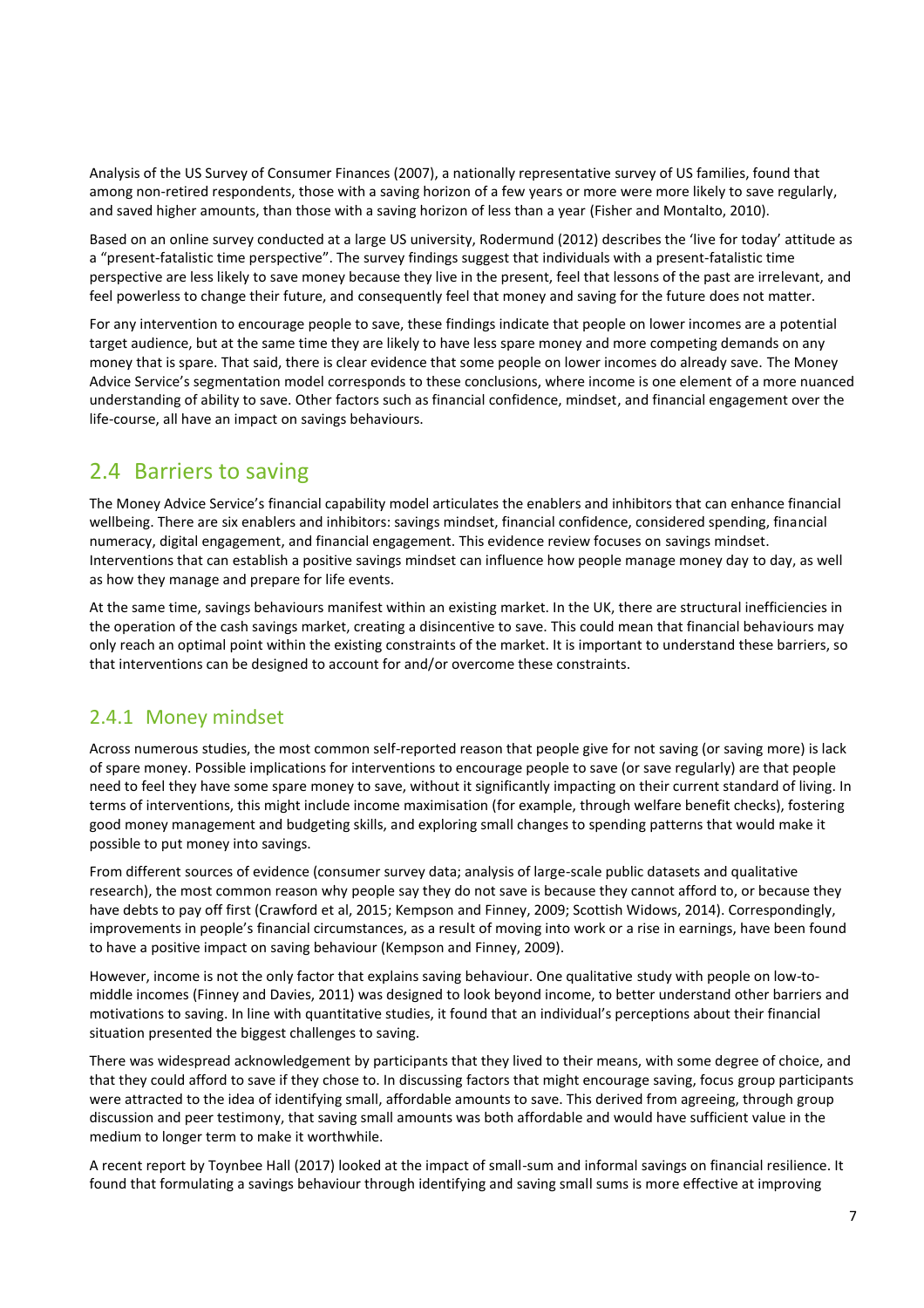financial resilience for low income individuals than having a pot of savings set aside. This is because, in developing the savings behaviour, individuals build the knowledge and skills to manage financial resources that prepares them for future potential difficult situations (Toynbee Hall, 2017). Therefore, identifying spare money to save is closely related to budgeting and good money management. Research for the Money Advice Service (2015c) found that for those who were 'spenders' rather than 'savers' the biggest barrier to saving was a perceived lack of money, suggesting that as a first step towards saving people need to be shown that they can cut back and budget so that they can save spare money.

Savers, in general, have been found to have a more organised approach to money management and to be more engaged with financial services, for example, having a bank and savings account. Conversely a lack of day-to-day money management skills has been shown to be a barrier to saving (Finney and Davies, 2011; Money Advice Service, 2015b).

Furthermore, good savings role models are hard to find, and achieving a savings buffer does not feel like an aspirational goal for many people. Research has identified a 'live for today' attitude among people who are less likely to save money, where they prioritise spending over saving as they are not prepared to sacrifice their current living standards to save for the future (Finney and Davies, 2011; Kempson and Finney, 2009; Money Advice Service, 2015d). Another characteristic associated with non-savers is the perception that it is normal to spend money and not save; and a concern with what other people, such as friends, will think if they reduce their spending and do not have what other people have (Finney and Davies, 2011; Money Advice Service, 2015d).

### 2.4.2 Problems with the cash savings market

A market study published by the FCA in 2015 showed that the cash savings market is not working well for many consumers. Among other things, this means that cash savers are not receiving as much interest on their savings as they might do, at a time when interest rates are at an historic low (see below). The problems it found included:

- **Savings providers had significant amounts of consumers' savings balances in accounts opened a long time ago that** paid lower interest rates than those opened more recently.
- The majority (80%) of easy-access accounts had not been switched in the last three years and consumers were put off switching to another account by the expected hassle and low perceived gains (Financial Conduct Authority, 2015).

The remedies proposed by the FCA to make the market work better (Financial Conduct Authority, 2015; 2016) focus on four main areas: disclosure, switching, transparency and convenience. The disclosure remedy, which improves the information available to consumers both at and post-sale, and the switching remedy, which helps customers switch both cash savings accounts and cash ISAs, came into effect at the end of 2016. The FCA has also implemented the 'sunlight' remedy, that improves transparency of interest rates by publishing data on the lowest-paying rates available on easyaccess cash savings accounts and cash ISAs.

While not directly relevant to the scope of this evidence review, if the FCA's remedies work to produce a more competitive market for cash savers, this may give people reassurance and foster trust in the savings industry.

### *2.4.2.1 Savings interest rates*

Savers have been heavily impacted by the long-term Bank Rate (set by the Bank of England's Monetary Policy Committee), which means that savings interest rates are low, with the risk that savings interest does not keep pace with cost of living increases. In August 2016, the Bank of England cut the Bank Rate to a new historic low of 0.25% from 0.5% (Bank of England, 2016). Additionally, the majority of average saving rates now pay half of what they did in 2011 (MoneyFacts.co.uk, 2016).

Historically low saving interest rates reinforce the problems in the cash savings market set out above, because savers see little benefit in saving at all, let alone in shopping around for a better interest rate. At the same time, UK savers are reluctant to put money into investments (HMRC, 2016; Evans and Mian, 2014) because of the risk of losing their original capital and because it locks capital away, making it harder to access cash (Evans and Mian, 2014).

Making it financially attractive to put money into cash savings is therefore a significant challenge for interventions that aim to encourage people to save regularly. Recent government programmes such as the Lifetime ISA and the Help to Buy scheme include relatively generous bonuses to overcome this problem.

While it falls outside the remit of this evidence review, for people who hold relatively large sums of money in cash savings, there is a question about whether they should consider saving or investing their money in other ways that might produce a better return over the long term; and what interventions might help achieve this.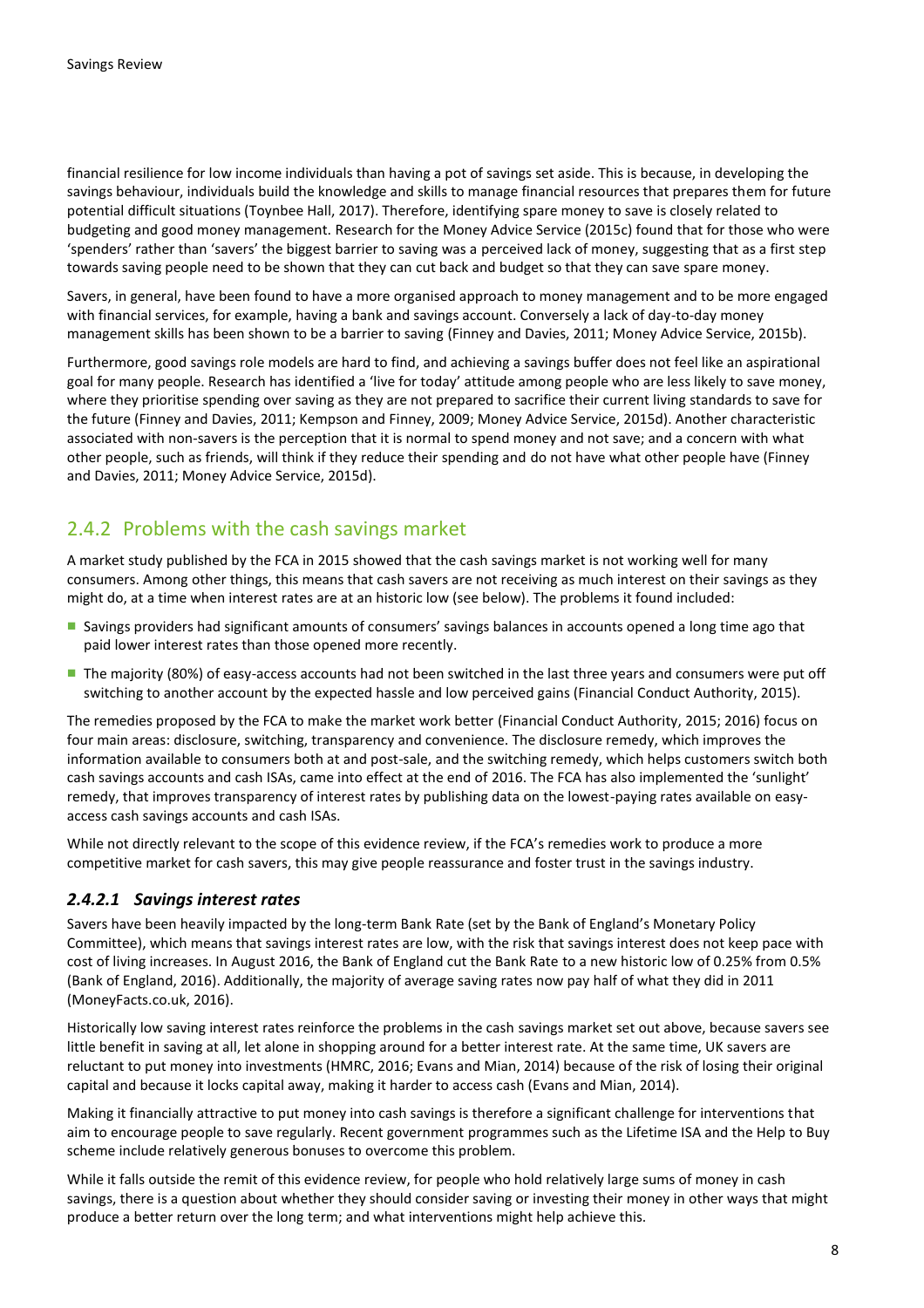### *2.4.2.2 Informal saving*

There is a small proportion of households that have savings, but do not hold them in any type of formal account. Statistics from the Family Resources Survey (2015/16) show that 3% of households had no formal accounts, but held their savings informally (Department for Work and Pensions, 2017), rising to 9% of households on the lowest incomes. People on low incomes are more likely to use informal methods of saving such as saving money at home, entrusting money to a friend or family member, buying saving 'stamps', Christmas saving clubs/schemes, and using rotating savings and loan schemes (Finney and Davies, 2011). Informal methods of saving are viewed as being more accessible and better suited to meeting short-term needs (Kempson and Finney, 2009).

One possible focus for savings interventions is to encourage people to become 'responsive habitual savers' (Toynbee Hall, 2017). Interventions that apply behavioural insights, such as the EAST framework, can be applicable across saver types and income groups (Money Advice Service 2016; Toynbee Hall, 2017). We turn to the issue of incentives to save in Chapters 3 and 4.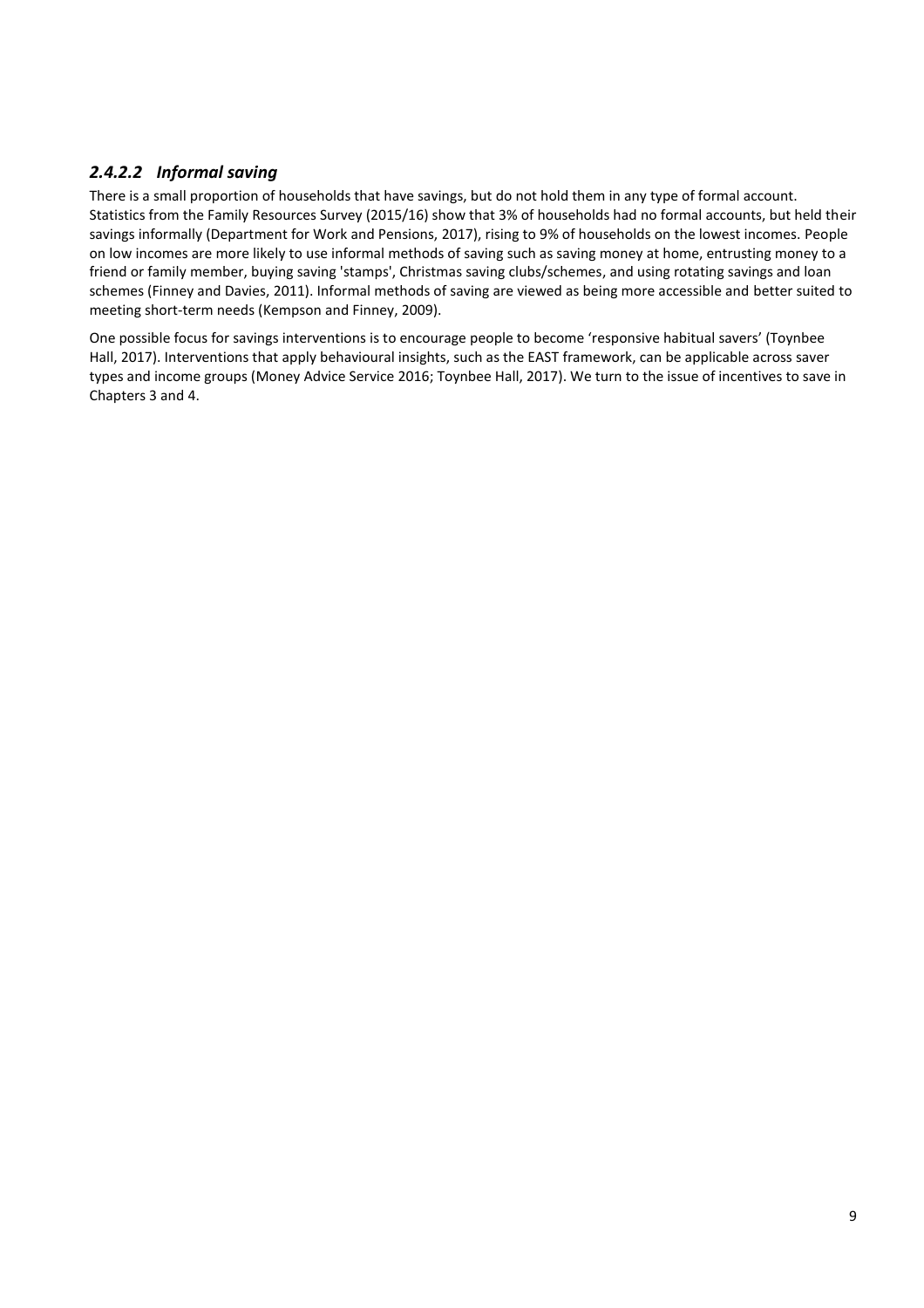# **3 Encouraging people to save: what does the evidence tell us about interventions?**

Interventions can be targeted toincentivise working-age adults to save. While the channels used are varied, the overall aim remains to change behaviours over the long term. This section sets out evidence relating to savings interventions aimed at either directly influencing behaviour or designing products that encourage savings behaviour through their use. The evidence is mixed, with some interventions more successful than others or inconclusive overall. This emphasises that careful consideration is required when designing interventions to encourage savings.

## 3.1.1 Financial education

An evidence review of research to understand the barriers to saving among lower-income households concluded that the evidence on the impact of financial education and advice on saving was mixed (Kempson and Finney, 2009). In the US, the Individual Development Accounts (IDA) scheme targets low-income households and offers matched savings on deposits used for specific purposes (refer to the Appendix for more information). There is evidence from the US of a positive impact of compulsory financial education on saving levels when delivered as a component of IDA programs. Evidence from the UK suggests, however, that compulsory education could deter people from opening a savings account. Evaluation of the Saving Gateway (details of the programme in the Appendix), where financial training was available to participants found that very few – between just 8% and 18% in the different pilot areas – took up the offer (Harvey et al, 2007).

Another review of US studies (Crossley et al, 2012) reached similar conclusions. Evidence from the US 'Money Smart' financial education programme (a taught course targeted at low-income individuals involved in other financial-related activities such as buying a house) showed that there was some effect on savings behaviour (opening a savings account and switching savings account); however, there was no control group and the evaluation did not measure the effect on total saving levels.

In relation to financial education delivered as part of IDA programs in the US, studies show a positive impact of receiving education on saving deposits, but limited evidence on the impact on overall saving rates because IDA saving contributions could represent a redistribution of existing savings from elsewhere. Overall, the Crossley review concludes that new evidence from studies that employ randomised controlled trial designs is required to understand what works, for whom and in what contexts.

More recently, a study that involved a follow-up survey of 822 people who registered for an online personal finance course produced by The Open University ('Managing My Money') provides useful information about the impact of online learning (Collard and Bramley, 2016). Survey respondents reported feeling less stressed about their finances and less confused by financial products at the end of the course than they were before they took the course. A significant number had altered their spending habits, leading to a reduction in credit card borrowing and fewer missed payments on debt. While there were small changes in savings behaviour in the survey data, these were not statistically significant.

Overall, the evidence that financial education for adults influences savings behaviour is limited or inconclusive. This suggests that the value of interventions with this aim could be marginal. Traditional financial education often focuses on improving skills whereas changes in mindset and attitude need to be put in place alongside newly developed skills.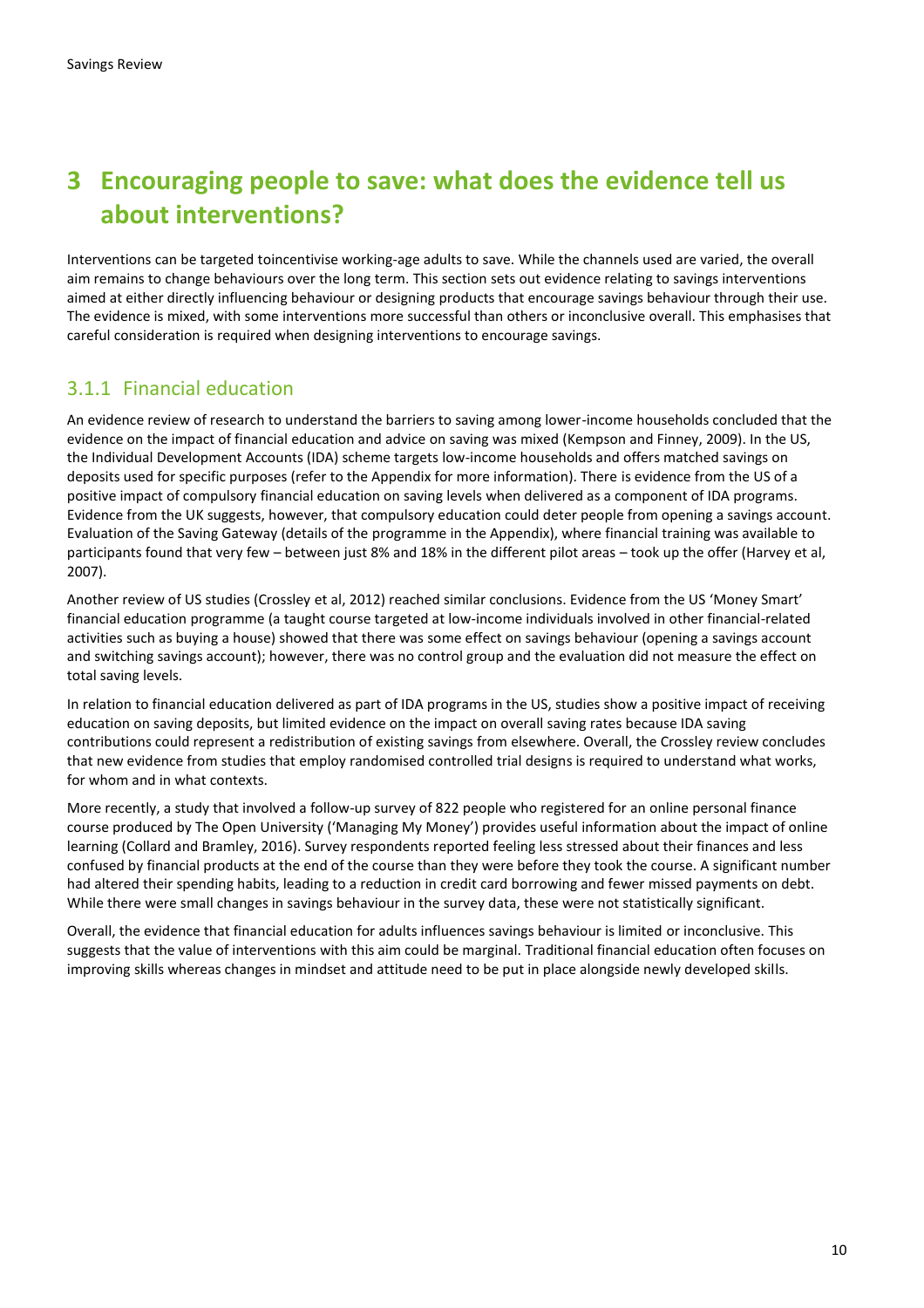### 3.1.2 Setting savings goals

There is good evidence from qualitative and quantitative research that one of the characteristics of people who do not save is that they do not have any reason to save. They have no savings goals and without these they have no reason to prioritise saving over spending and not to spend all of their income (Kempson and Finney, 2009; Money Advice Service, 2015b; Scottish Widows, 2014).

On the strength of their findings, these UK studies (and at least one US study) have recommended that interventions to encourage saving should include a focus on helping people to set savings goals. A savings goal motivates people to save for a specific purpose and then spend the money on its intended purpose once the goal has been achieved, while having the added benefit of providing both a buffer and skills to manage their finances if an emergency occurs (Money Advice Service, 2015b; Scottish Widows, 2014; Fisher and Anong, 2012; Finney and Davies, 2011). The reasoning is that, with a clear goal, people can visualise what they are aiming for and set out a plan of action to achieve it.

In terms of the nature of savings goals, qualitative research with people on low and middle incomes found that goals need to be both meaningful and tangible (Finney and Davies, 2011). Some non-savers in the research had unrealistic expectations about how much they needed to save to make a difference. Similarly, the concept of saving for a 'rainy day' could be difficult for people to imagine. One study, which analysed the US 'Survey of Consumer Finances' (2007), a nationally representative survey of US families, found that having a specific savings motive is not necessarily related to an increased probability of saving in the short term (Fisher and Montalto, 2010). In other words, having a savings goal may not be sufficient to encourage actual saving, unless there is a plan of how to achieve this (such as identifying spare money to save).

Short-term, goal-based saving is the most common type of saving among lower-income households (Fisher and Montalto, 2010; Kempson and Finney, 2009). However, it is associated with less regular or sporadic saving, saving smaller amounts and is reported to reflect these savers' shorter financial planning horizons (Fisher and Montalto, 2010; Fisher and Anong, 2012; Kempson and Finney, 2009; TNS-BMRB, 2015). An important question, therefore, is whether it is possible to move people from short-term goal-based saving to longer-term saving (or ideally get them to do both, resources permitting).

There is evidence that setting savings goals, and identifying actions to achieve goals, encourages saving. The studies did not look at whether saving was sustained over the longer term.

The *Money Lives* study from the Money Advice Service (2014) used quasi-experimental methods to test five interventions designed to help people develop a savings habit. With a sample of 72 participants, the qualitative and ethnographic work showed that budgeting tools and tools to control spending did help people to form savings habits. These interventions have not been tested or evaluated on a larger-scale. However, based on their findings, the authors suggest ways to help people put savings goals and plans into action, and thereby foster a savings habit, that could be built into the design of future interventions:

- Give people a clear outcome to work towards.
- **Enable people to access information about that outcome, such as why it matters, and the difference it will make to** them.
- Give people structure and the relevant tools to help them work towards the desired outcome.
- Give people regular feedback on their progress.
- Help people to feel in control of their financial situation, for example through budgeting and good money management.

Those participants who worked towards savings goals tended to save most, and more regularly, as their goals tended to be more tangible and more easily visualised, and as a result were more emotionally resonant. Some participants were so pleased with their progress that they intended to continue with their new savings habit after they had achieved their initial savings goal.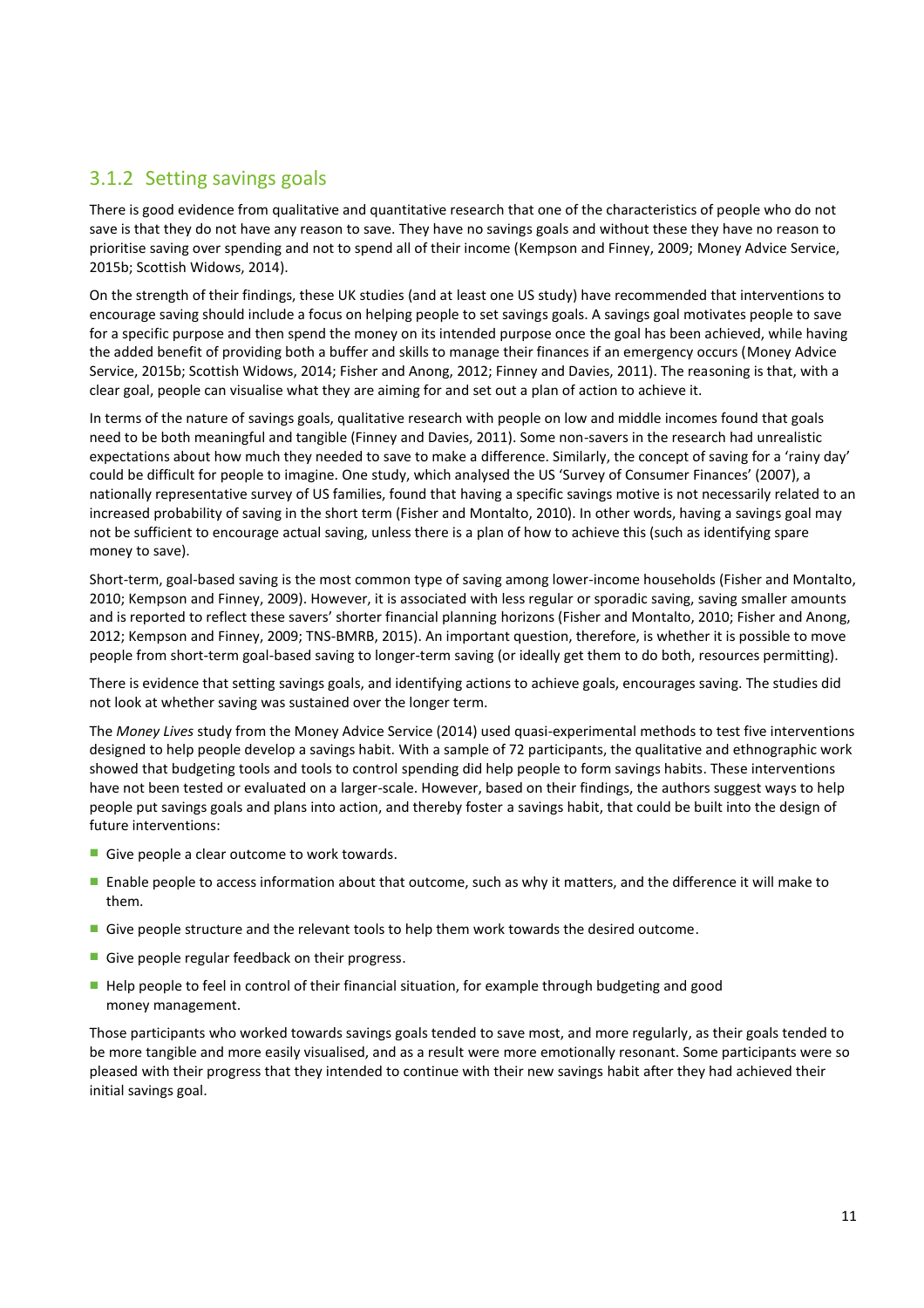### *3.1.2.1 Effect of parents on setting savings goals*

Based on a comprehensive evidence review of qualitative and quantitative research, Kempson and Finney (2009) concluded that, among 'rainy day savers' (ie, regular savers who tend to save for the longer term), a savings habit can develop during childhood through parental influence and encouragement, and this habit is retained into adulthood through a self-reinforcing habit. The authors' own re-analysis of a large-scale survey of saving for and by children (which was originally carried out for HM Revenue and Customs at the inception of the now-defunct Child Trust Fund scheme) provided further support for the positive impact of parental influence on savings habits (Kempson and Finney, 2009). Based on the evidence they reviewed and their own data analysis, the authors concluded that:

### *"…rainy day savers are 'born' at a very early age and retain that aspiration for life even though they may have periods when they are unable to save through lack of money."*

#### *(Kempson and Finney, 2009: 56)*

A Swedish study that matched 14,930 twins (aged between 20 and 65) with annual data from their tax filings from 2002 to 2006 concluded that genes explained about 33% of the variation in saving behaviour (using a range of measures) across individuals.<sup>4</sup> This genetic effect did not disappear in later life. Parental wealth in childhood and an individual's current socio-economic situation was found to moderate genetic predispositions to save. (Cronqvist and Siegel, 2013).

### 3.1.3 Targeted Savings Programs

In addition to the research discussed above, evidence from evaluations of the Saving Gateway and IDAs (refer to Appendix for details) show that incentivised, more structured saving programs can also initiate and develop saving habits in people who previously were not regular savers.

A study of saving habits among IDA participants, which analysed survey data from a treatment and a matched comparison group (Loibl et al, 2011) tentatively concluded that the IDA programme created savings habits through a combination of targeted interventions such as: financial counselling to develop savings action plans, professional support and motivation, financial incentives through matched savings and repetition of new saving actions over a period of time.<sup>5</sup> Their analysis showed that, after six months, habit strength increased and peaked at around two years of participation. Once habits have developed, savings behaviour seems to be largely unaffected by conscious thoughts or emotions that could lead to the decision not to save.

The same study also suggests that savings habits form through a cycle of success. Once people start saving and see progress towards their goal they gain self-confidence and belief in their ability to succeed which in turn strengthens their savings habit (Loibl et al, 2011). Qualitative evidence from the first evaluation of the Saving Gateway shows that the psychological benefits of saving and having a financial safety-net were valued by participants (Kempson et al, 2005), which might encourage them to continue saving. Conversely, qualitative research commissioned by Money Advice Service found that, where people doubt their capacity to make changes, motivations to adopt new behaviours such as saving are difficult to sustain (TNS-BMRB, 2015).

# 3.2 Use of saving products

There are a variety of different products that households can choose for depositing cash savings. The main feature of cash savings products is that savers earn an interest rate return. Alternatives to cash savings accounts include interestbearing personal current accounts, offset mortgage accounts, premium bonds and investment saving accounts such as stocks-and-shares ISAs (Financial Conduct Authority, 2015).

<sup>&</sup>lt;sup>4</sup> This is based on what the authors call "an intuitive insight" (Cronqvist and Siegel, 2013: 3). Identical twins share 100% of their genes, while the average proportion of shared genes is only 50% for fraternal twins. Therefore if identical twins have more similar savings behaviour than fraternal twins, then there is evidence that the propensity to save, at least partly, originates from an individual's genetic composition.

<sup>&</sup>lt;sup>5</sup> In this study, the comparison group was matched to the intervention group of IDA participants using propensity score matching (a standard and respected method). This reduced the final size of the comparison group to N=37; with a sample of N=91 IDA participants. On this basis, they reported their findings to be "tentative in nature, yet directive for future research"*.*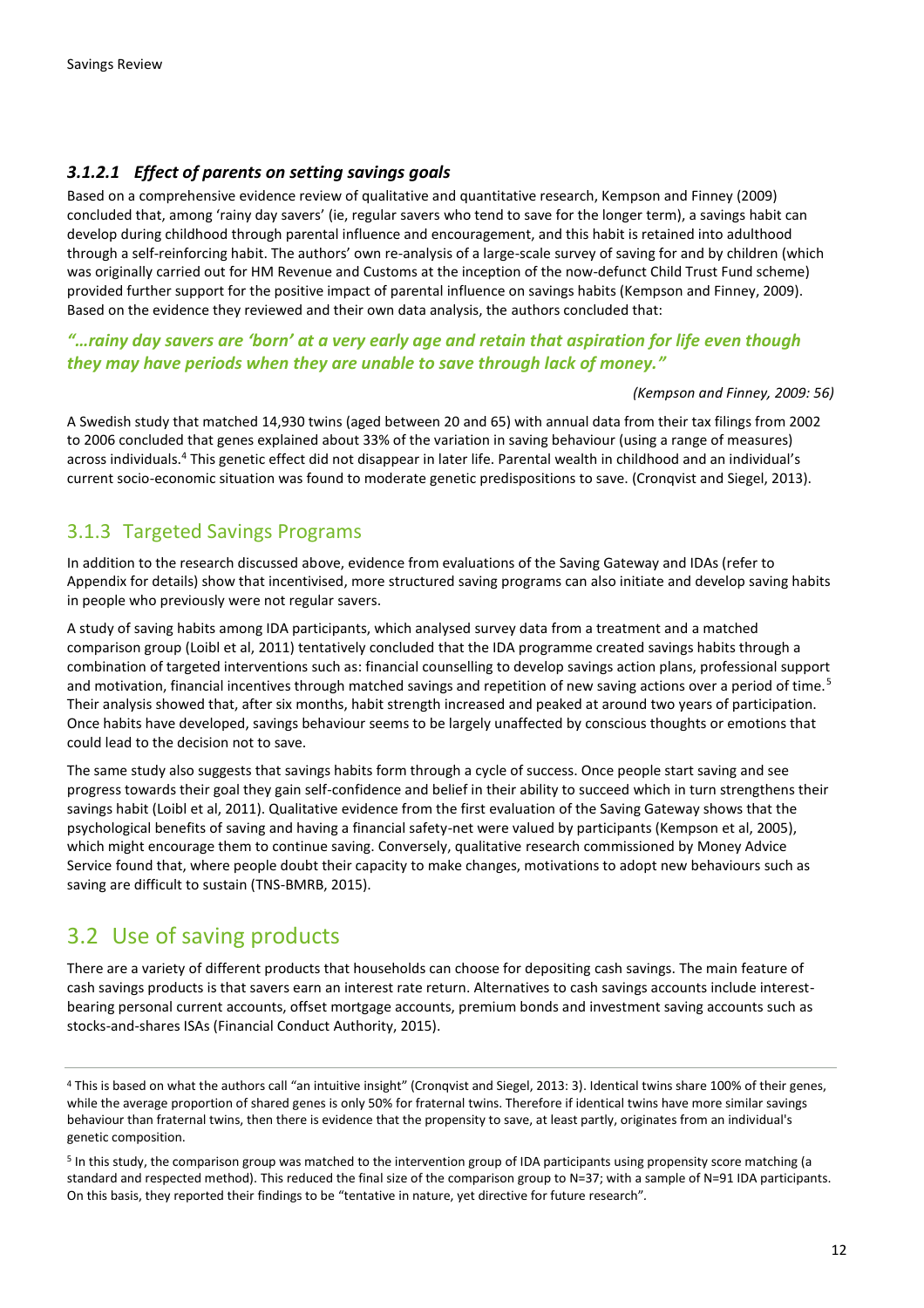Looked at from a household level, analysis of the Wealth and Assets Survey (2010/12) shows that the largest proportion of households' financial wealth is held in savings accounts (accounting for 22% of gross financial wealth), followed by cash ISAs (12%), fixed-term investment bonds (11%), UK shares (9%) and investment ISAs (8%) (Crawford et al, 2015). Box 2.1 provides some information about ISAs, from HMRC statistics.

Tax incentives, such as those offered by ISAs, do not benefit those on low incomes who do not pay tax (Searle and Köppe, 2014) and the current interest rates returns on conventional saving accounts are insufficient to attract those who do not save or only save informally (Kempson and Finney, 2009) – particularly those who only want to save a few pounds a week (Financial Inclusion Commission, 2015). For those on lower incomes other savings products may be more appropriate.

#### Box 2.1: How popular are ISAs and who uses them?

Individual Savings Accounts (ISAs) are tax-exempt cash and/or stocks-and-shares accounts under which any income received in the form of interest and dividends is free of tax, and on which there is exemption from capital gains tax on any capital growth.

HMRC regularly publishes account-level information about ISAs. This shows that around 12.7 million adult ISA accounts were subscribed to (ie, had money saved or invested in them) in 2015/2016. Just under 80% of these accounts are cash ISAs; the rest are stocks-and-shares, serving to highlight the risk-averse nature of UK savers. Higherincome groups show a stronger preference for stocks-and-shares over cash ISAs; the opposite is true for lowerincome groups.

Income and age are closely associated with saving and this is true of ISAs. The median ISA holder (by income) has an annual income of between £10,000 and £19,999, and is most likely to have between £4,000 and £5,999 saved in 2013-14. For ISA savers with incomes of £150,000 or more, values averaged £64,148 at the end of 2013-14. The average amount of ISA savings in the under 25 age group at the end of 2013-14 was £3,650 compared with £37,864 in the 65 and over group. (Source: HMRC, 2016)

A review of the evidence on saving in low-income households (Kempson and Finney, 2009) reported that people save more when they establish a routine for doing so, whether this is through automatic payments or other methods (eg, making cash deposits at a set time in the week or month, or having a routine for saving loose change). The advantage of automatic saving methods is that among those who intend to save, the likelihood of actually doing so increased when saving deposits were made automatically and depended less on will power (Rabinovich and Webley, 2007, cited in Kempson and Finney, 2009).

### 3.2.1 Matched savings

A matched saving scheme offers a set level of matched funding for every pound saved and is the type of scheme that has been most extensively trialled and evaluated.

In the UK, two pilots of the Saving Gateway matched saving scheme were undertaken between 2002 and 2007. In the US, IDA programs are available across the country. The evidence from these schemes show positive impacts on saving, albeit with certain caveats (refer to Appendix).

A review of the evidence on a range of matched saving schemes, including IDAs and Saving Gateway, concluded that their impacts may not be very large in terms of raising overall levels of saving, as the majority of funds that are placed in such accounts represent either a transfer of existing savings or the diversion of funds that would have been saved in a different form (Crossley et al, 2012).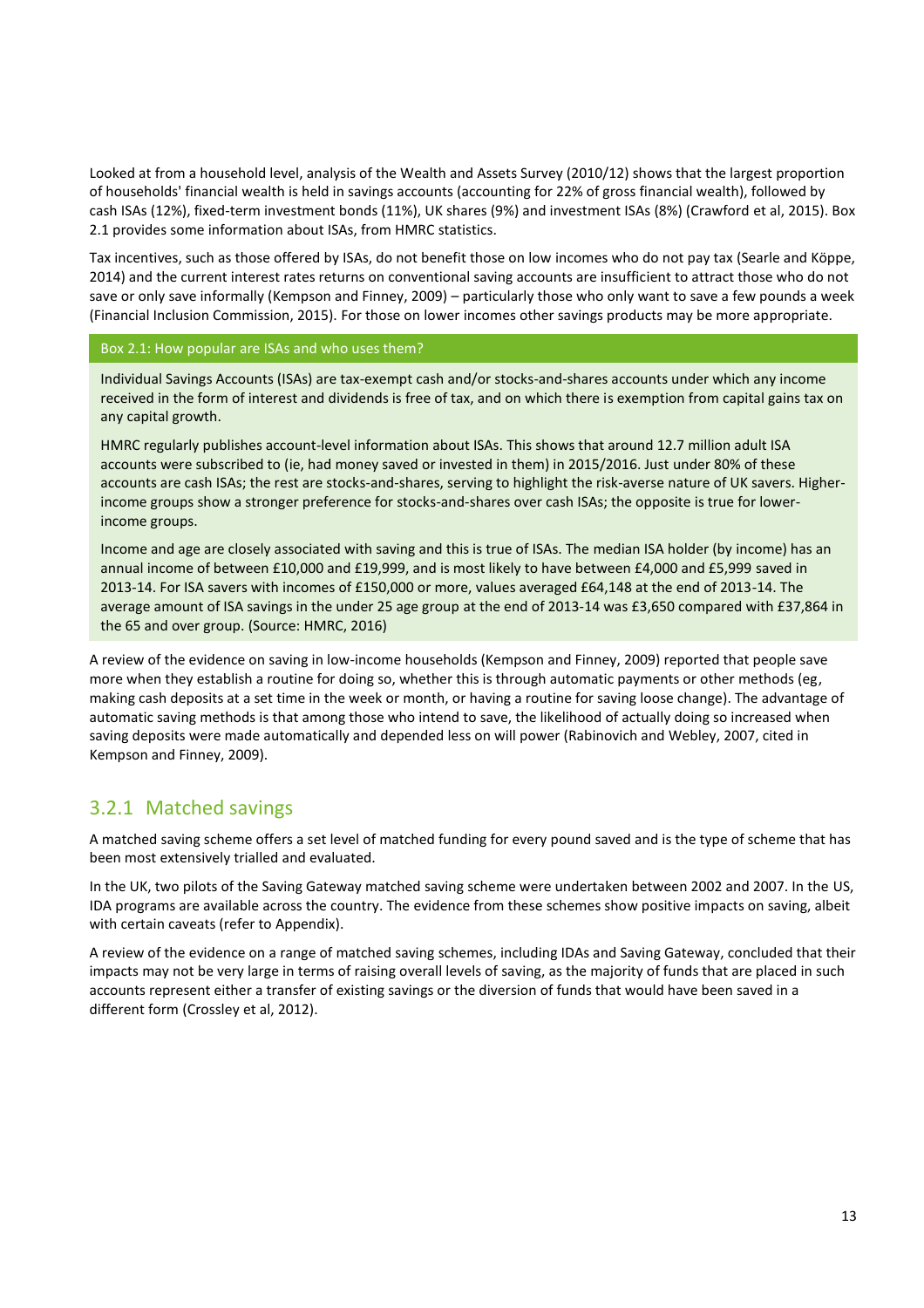A very similar scheme to IDAs was trialled in Canada. Called 'learn\$ave' it offered a matched savings scheme to promote adult learning among low-income Canadians. Although the use of learn\$ave matched funding was restricted to education or training and small business start-up, of particular interest to this evidence review is that three of the trial sites used an experimental design including: two treatment groups, one that only received the matched funding incentive (N=1,195) and another that received the matched funding plus financial training and account management support (N=1,193); and a control group that received neither (N=1,195) (Leckie et al, 2010). Key findings from the experimental sites were:

- Both treatment groups were more likely to have set financial goals than the control group  $-5%$  more likely among those that received only the financial incentive and 9% more likely among those that received the incentive and the financial education and support.
- **IDED** learn\$ave participants saved more than the control group early in the programme to obtain the matched credits (average savings at 18 months were slightly higher among the group that received financial training and support at C\$674, compared to those who only received the financial incentive C\$583), but they then saved less than the control group in subsequent months when they withdrew savings and cashed in their matched funding.

The evaluation showed that learn\$ave had no significant long-term effect on the amount of financial savings. Reflecting this, the scheme did not show an impact on overall net worth for participants.

### 3.2.2 Prize-linked savings

Prize-linked or lottery-linked savings offer savers the chance to win a prize. Some schemes offer only cash prizes, while others offer a smaller interest rate with a cash prize (Searle and Köppe, 2014). They draw on the popularity of lotteries and, because people tend to over-estimate their chances of winning, they can provide a strong motivation to save (Chandrasekhar et al, 2015).

Overall, the evidence shows that prize-linked saving schemes have been successful in attracting people – including those on low incomes – to make deposits into these accounts, and that they provide a route into financial inclusion (Searle and Köppe, 2014). However, their impact on savings behaviour does not seem to have been evaluated – "there is no systematic empirical evidence on the effect of prize-linked accounts on total savings of individuals" (Kowalski p139, 2014) – and is an area that requires further research. Prize-linked savings schemes have also raised ethical concerns around encouraging gambling (Searle and Köppe, 2014).

In the US, 'Save to Win' is offered in a number of states by credit unions. Savers earn a capped number of raffle tickets for every \$25 deposited in their credit union account with cash prizes drawn each month. <sup>6</sup> The Michigan 'Save to Win' demonstration project, involving eight credit unions, ran from January to December 2009. Despite laws that prohibit private lotteries in the US, Michigan law permits credit unions to offer 'savings promotion raffles' where those who save are eligible to win prizes. The Michigan credit unions were located in some of the more economically depressed parts of the Mid-West, with high levels of unemployment and economic hardship. Credit union members could open a qualifying share certificate account to enter the savings raffle. This certificate was a 12-month time deposit and required only \$25 to open. Deposits were unlimited, but the number of entries in the raffle was capped at 10 per month. The amount of interest paid on savings ranged from 1 to 1.5%. Monthly prizes ranged in value from \$15 to \$400. A grand prize of \$100,000 was awarded in early 2010. One withdrawal was allowed during the 12-month period, and certificate earlywithdrawal fees applied.

In the 11 months in which Save to Win operated, 11,600 accounts were opened and generated over \$8.6 million in deposits. A survey of 6,000 certificate holders found that the scheme was popular across credit union members (of all ages and income levels) and 56% of certificate holders reported that they had not saved money regularly before. The demonstration project suggests that prize-linked savings schemes are popular and have appeal for demographic groups that tend to have low levels of formal savings. However, there is no data on the effectiveness of the programme in generating new savings (Kearney et al, 2010).

<sup>6</sup> savetowin.org/financial-education/prize-linked-savings-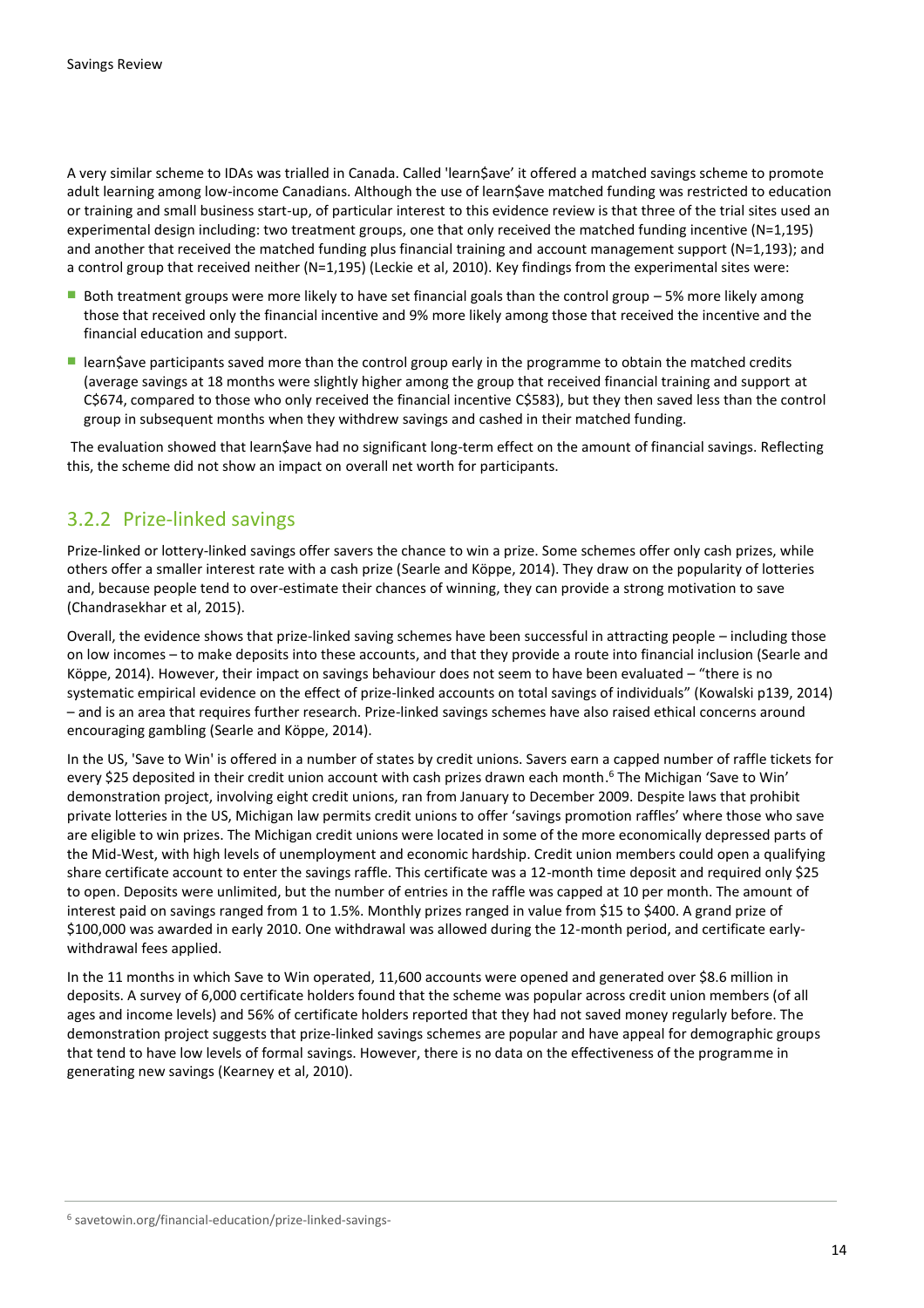In South Africa, the First National Bank offered the 'million-a-month account' (or 'MaMa account') between 2005 and 2008 with monthly prizes. The MaMa account was a no-fee savings account which paid a nominal interest rate (0.25 percent) and rewarded savers with one prize entry for every 100 rand invested. Prize draws were held monthly and at each draw, 114 prizes were awarded ranging in value from 1 million rand to 1,000 rand. Account holders had to give 32 days' notice prior to withdrawing their funds from the programme. Between 2005 and 2008 over 1.1 million accounts were opened and 1.4 billion rand was deposited. Analysis of customer data estimates that the scheme opened accounts for 7% of banked South Africans and brought 1% of unbanked South Africans into the banking system (Kearney et al, 2010). The scheme was closed in 2008 following a High Court ruling that judged it to be an illegal lottery and that it contravened the National Lotteries Act.

In the UK, Premium Bonds offer a prize-linked savings account. Instead of paying interest, Premium Bond holders are entered into a monthly prize draw for tax-free prizes. Prizes range from £25 to £1 million. Statistics from the Family Resources Survey (2015/16) shows that 20% of households hold Premium Bonds (Department for Work and Pensions, 2017) and that they are popular across the income range, with over one in ten households at the lower end of the income range holding them. The average amount held in Premium Bonds as at April 2017 was £3070.36. <sup>7</sup> The Financial Inclusion Commission has recommended that the Premium Bonds scheme could be updated to more closely match the US 'Save to Win' scheme by reducing the minimum purchase amount (currently set at £100, or £50 for existing holders buying by standing order or electronic transfer) and better marketing.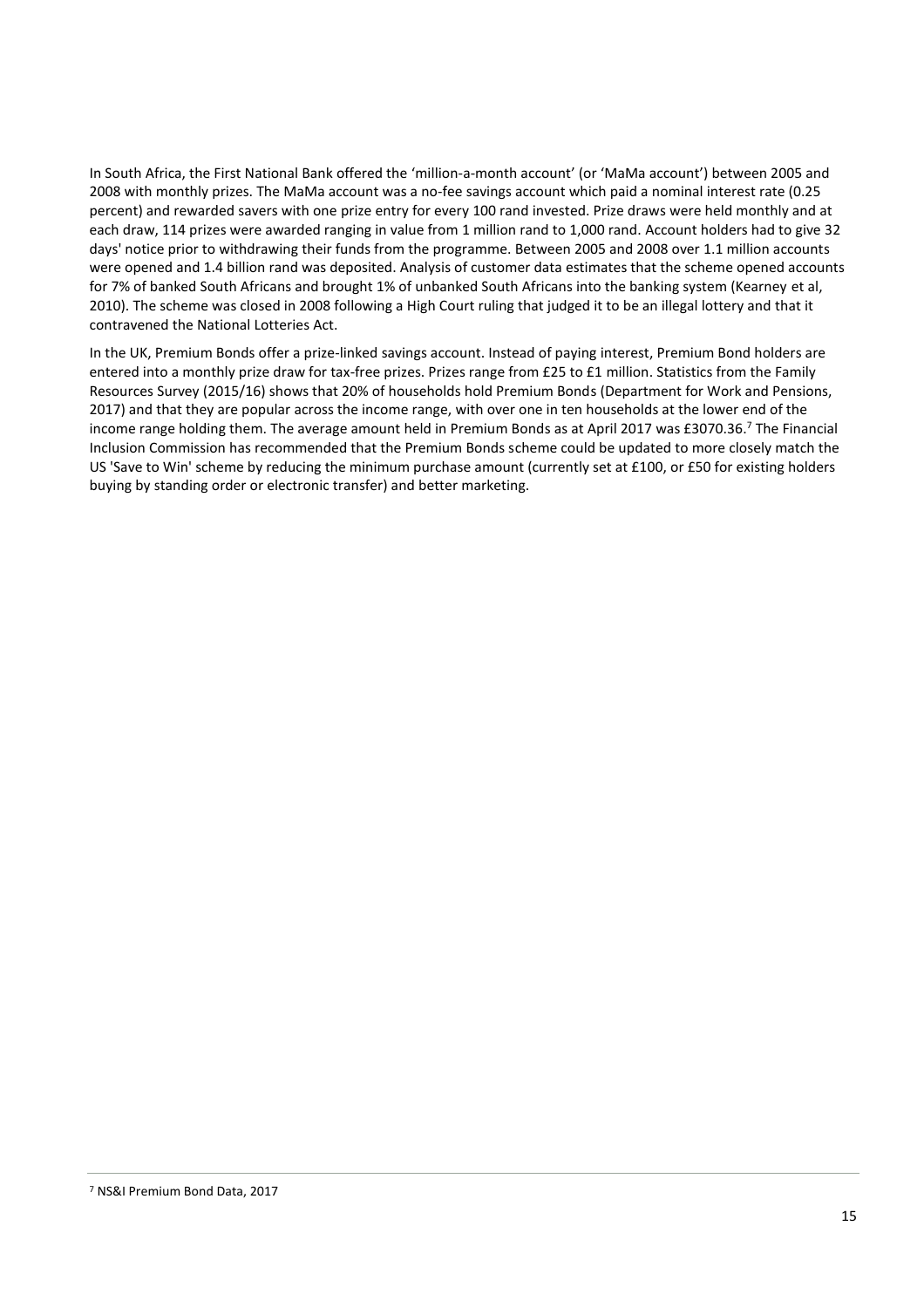# **4 Emerging areas for further research**

There are other interventions that could encourage savings among working-age people that have not been discussed above because they are either untested or have yet to be substantially evaluated. Technological innovations and emerging understandings of how to influence customer behaviours are areas for further research.

# 4.1 Financial Technology (FinTech)

Financial technology (FinTech) is the application of digital technology to financial services. There is interest among policymakers and firms about the potential of FinTech to encourage good savings behaviours, including saving regularly. The apps and services that exist do not (yet) appear to have been subject to any robust evaluation of their effectiveness.

In the UK and elsewhere, FinTech is changing the types of financial services that are available, who can access them, and how (Parliamentary Office of Science & Technology, 2016). FinTech is particularly evident in payment services (for example apps that allow transactions to be made with a smartphone provided by banks and others) and financing (for example online platforms that offer crowdfunding or peer-to-peer lending). There are also a range of apps to help children and adults manage their money and encourage sensible spending, with the possibility of saving.

There are also several 'impulse saving' apps to encourage people to put money into savings 'on the go'. The idea behind these apps is to capitalise on people's impulse behaviours to encourage a saving habit. To do this, the act of saving must be made as simple (or simpler) than spending. For example, 'Impulse Saver' by Westpac (New Zealand) is a mobile app to encourage customers to save money. The customer chooses the amount they would like to save (from five pre-selected amounts ranging from NZ\$2 to NZ\$50). Each time they have the impulse to save they open the app and press a button to transfer the pre-defined amount from their current account to their savings account.

Other examples include 'Shake 'n' Save' (by the bank Emirates NBD, operating in UAE) and 'Small Sacrifices' (by ING Direct in Canada). In the latter case, customers are encouraged to make 'small sacrifices' such as foregoing buying a daily coffee or taking a packed lunch to work. Users can define their favourite small sacrifices and assign a dedicated amount and a defined account to transfer the money into (such as a savings account or a retirement account). The app uses charts to visualise how much customers can save over a 5–25 year period, which may be a way to help people think about the longer term, and make them more future-focused.

The only provider currently offering such a service in the UK is Nationwide. Their 'Impulse Saver' feature is incorporated into their main banking app, rather than being offered as a standalone app. It appears to be most similar to the Westpac 'Impulse Saver' in that customers can transfer pre-defined amounts from their current accounts to their savings accounts, without logging in.

None of these apps appears to have been evaluated, so we currently do not know their potential to encourage people to save regularly. Like other schemes to encourage saving, an important element of any evaluation would be to try and ascertain the extent to which FinTech fosters new saving and new savers, rather than encouraging existing savers to move their savings around.

In terms of designing interventions to promote savings, it is worthwhile noting that the adoption of FinTech varies by socio-demographic group. This means that FinTech may be more suitable for some target audiences than others. The 2015 EY Fintech Adoption Index found that, globally, there was higher use of FinTech among younger, higher-income and urban-dwelling people.<sup>8</sup> Although widespread, not everyone in the UK has, or indeed wants, access to the technology required (for example, a smartphone) and there are concerns about low levels of digital skills amongst some groups (Parliamentary Office for Science & Technology, 2016). Many people in lower-income households find the cost of mobile data packages prohibitive and therefore cannot access FinTech applications when not connected to a wifi network.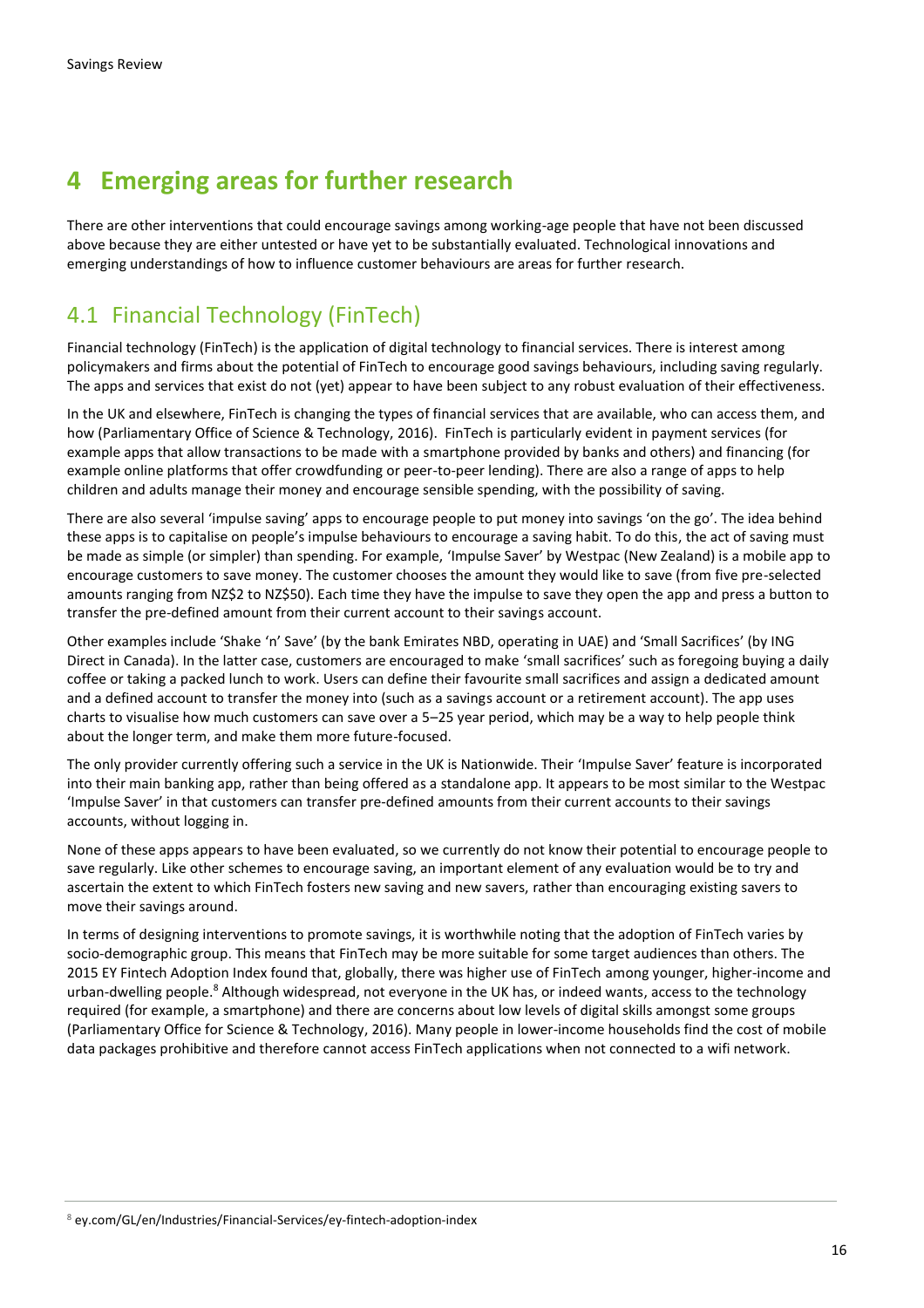# 4.2 Messages

Several research studies have made recommendations about the phrasing of messages to promote saving. However, the effectiveness of messages and messengers has not been tested in the field. This is an area where research and evaluation may be useful.

Several research studies have made recommendations about the phrasing of messages to promote saving. These studies include qualitative research with working-age adults to investigate their attitudes and motivations towards saving (Finney and Davies, 2011) and their financial wellbeing (Money Advice Service, 2015d); and an online survey of 3,000 UK workingage adults to explore barriers to saving and test responses to different messages (Money Advice Service, 2015c). Messages to promote saving need to counter common negative perceptions that:

- saving is not the social norm;
- people who save are 'tight' or 'boring'; and
- by saving, people will have to sacrifice their current lifestyle and living standards.

In other words, messages need to promote a positive image of saving. For example: "It is right for my children that I am careful with money"; "Being careful with money provides security for my family" (Money Advice Service, 2015d); "You want to live for today but you need to live for tomorrow too"; and "Every little helps" (Finney and Davies,2011). In one study that tested messages to encourage saving, the most popular message was "Find the £100 you never knew you had" (Money Advice Service, 2015c).

Real-life examples of how people can cut back on spending, could also be useful, with examples of people who have managed to do this and save (Money Advice Service, 2015c); and credible messengers and role models to whom lowincome households can relate (Finney and Davies, 2011).

Analysis of data from the World-Values Survey that examined the effect of a country's language on saving behaviour found that languages where the present and future tense are grammatically close (use the same verb conjugation) are more likely to engage in future-oriented behaviour such as saving (Chen, 2013). In the English language, the present and future tenses are not grammatically close. The findings from this analysis suggest that messages to encourage saving may be more effective if they place less emphasis on the future and more on the present.

The Financial Conduct Authority have conducted research into general financial communications with consumers, and recommend that any communications use plain language with short, understandable messages; are designed with the target audience in mind; display clearly and frame correctly the prominent information; and use graphics and images to focus readers' attention. (Financial Conduct Authority, 2016a).

# 4.3 Rules of Thumb

A rule of thumb is a rule for general guidance based on experience or practice rather than theory.

In its final report prepared for HM Treasury and the Financial Conduct Authority, the Financial Advice Working Group suggested 'Save when you can – even a little helps a lot' as one of the 'Financial Five' rules of thumb to help consumers meet their most common financial needs. The report recommends that further research is carried out to test, refine and embed the five high-level rules of thumb (Financial Advice Working Group, 2017).

In relation to non-pension savings, the Money Advice Service website suggests a number of rules of thumb (see Box 4). The UK Financial Capability Survey also asks whether respondents have enough money put aside to pay for a £300 unexpected bill, which implies another possible rule of thumb. This £300 could represent a more realistic and achievable savings goal, particularly for those on lower incomes or who currently have no savings. The rule of thumb of having three months of outgoings in savings could feel like an impossible and therefore demotivating target for many.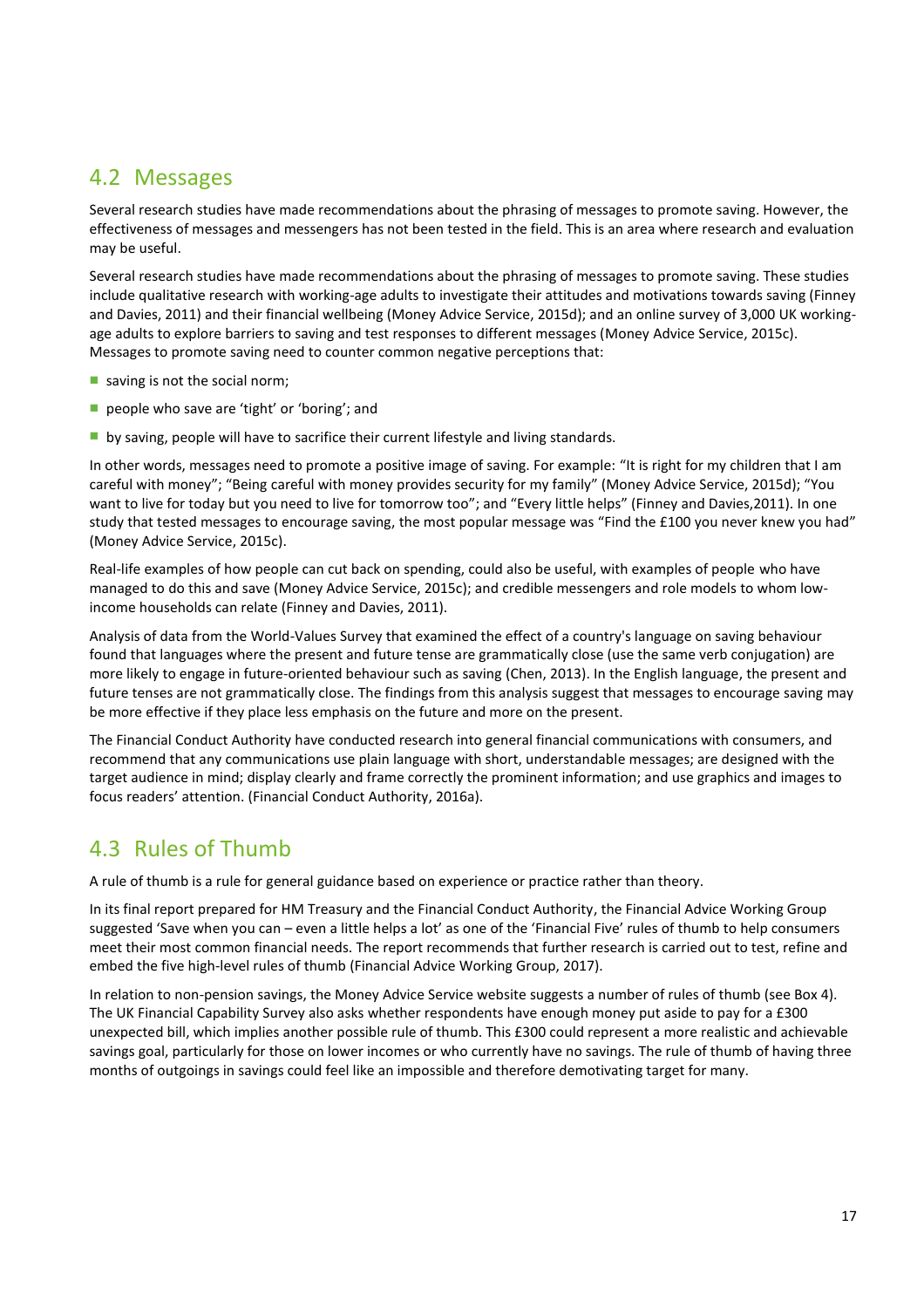#### Box 4: Rules of thumb for non-pension saving

#### **Who should save?**

The rule of thumb is to have three months' essential outgoings (things like rent and food) in an instant access savings account. This is called an emergency fund.

#### **Saving or investing?**

If you'll use the money in under five years, save.

If you'll use the money more than ten years in the future, invest.

If you'll use the money in between five and ten years, then consider your attitude to different risks, your investment goal and financial situation. In this situation, it may be suitable that you do a bit of both saving and investing.

Source: adapted from the Money Advice Service moneyadviceservice.org.uk/en/articles/should-i-save-or-invest

There has been work on the use of rules of thumb in pension saving, which suggests that "the more the rules are founded on empirical observation of people's attitudes, circumstances and characteristics (including their financial capability) so much the better." (Hardcastle, 2012: 20). In-depth qualitative interviews carried out for DWP in 2010 with working-age people found that respondents tended to use rules of thumb for pension saving that were based on their current income or wealth and not on their likely future needs (Kotecha et al, 2010). Rules of thumb or norms can also become out-ofdate because they are passed on between individuals and even generations (Hardcastle, 2012: 4).

More recent research conducted by the Pensions Policy Institute (based on qualitative research with consumers and an expert round table) identified two easy-to-understand rules of thumb that could be helpful to UK individuals under the new pension freedoms (which give people with defined contribution pensions greater access and flexibility in terms of how they use their pension savings). These were:

- The '4% rule', where an individual could withdraw this amount of their DC pension savings in the first year and, in subsequent years, the same amount indexed by inflation. Using this rule should make the individual's pension fund last their lifetime.
- The 'secure a basic income to meet essential needs' rule helps address the risk that pension savers draw down their pension saving too quickly (Eschalier and Luheshi, 2015).

These two rules of thumb do not appear to have been empirically tested with pension savers.

# 4.4 Linking saving to day-to-day financial transactions

There is some insight into how these approaches work in non-pension saving and qualitative evidence that shows that saving linked to loan repayment can be a way of getting low-income borrowers to save. Other than that, there is little evidence about the effectiveness of these approaches; and there do not seem to have been any large-scale evaluations.

As existing saving products do not appear to encourage saving, particularly among low-income households, there have been various recommendations for integrating saving with other financial services or transactions, to make saving a routine part of other day-to-day activities such as spending, making loan repayments and pension saving (Chandrasekhar et al, 2015; Collard and Bramley, 2014; Financial Inclusion Commission, 2015; StepChange Debt Charity, 2015). This builds on the ideas of behavioural economics in terms of making desired behaviours simple and easy to achieve or making them a default behaviour (see for example Money Advice Service, 2014).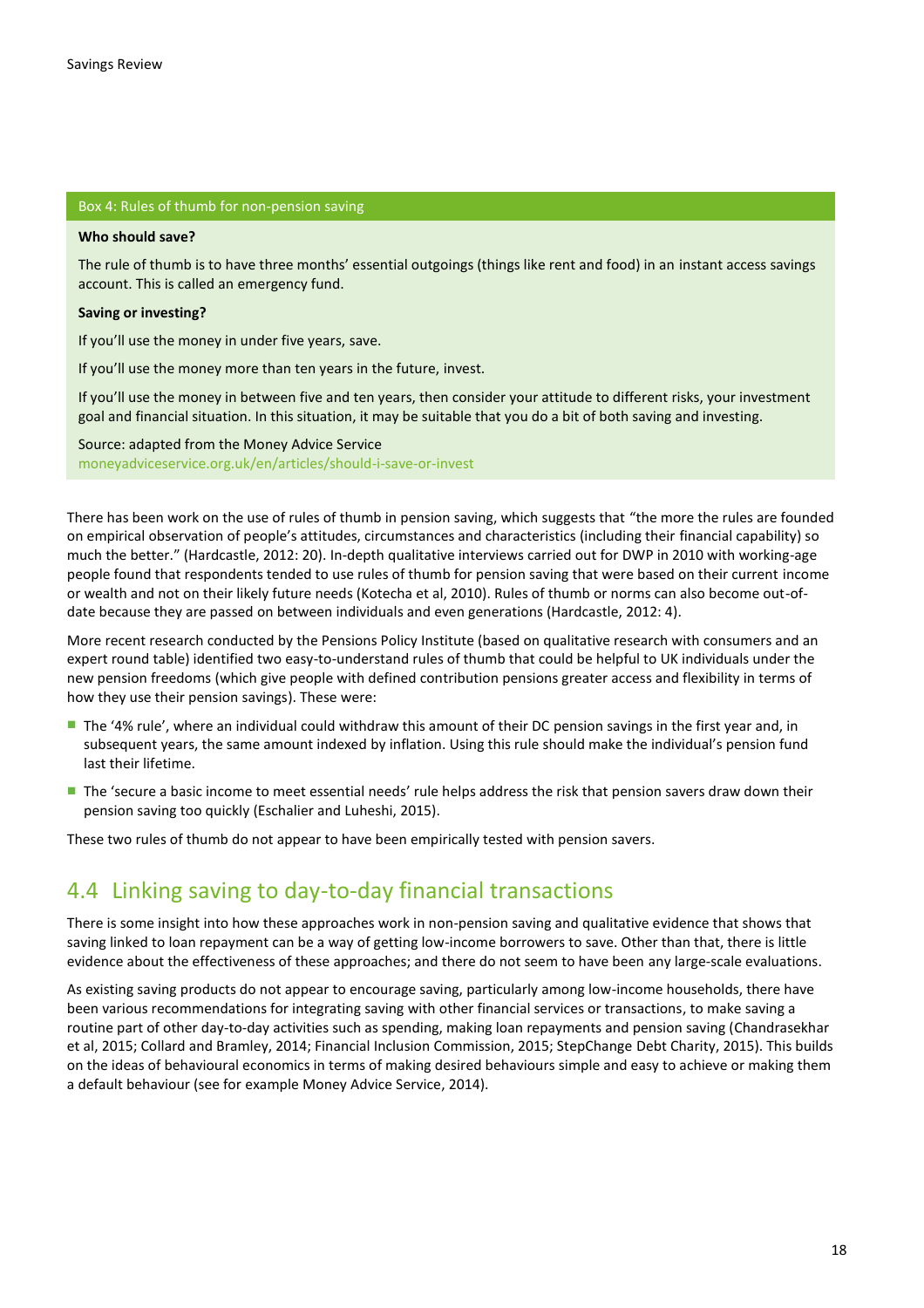There seems to have been little evaluation of the effectiveness of these approaches, and indeed we were unable to find very much research insight either. We describe below the evidence there is in relation to saving linked to loan repayment and saving linked to spending accounts. We did not find any research evidence that looks in detail at other proposals to encourage saving, such as saving linked to debt repayment; and saving linked to pension saving (proposed by StepChange Debt Charity, 2015; and the Financial Inclusion Commission, 2015).

The new Standard Financial Statement for debt advice includes a savings category, which allows for a small amount of saving as part of a debt solution. Future evaluation of the use of this category could provide evidence into saving linked to debt repayment, specifically if this form of intervention influences behaviour or increases capacity to withstand income shocks.

### 4.4.1 Savings products that are linked to loan repayments

This is where borrowers repay a small amount extra on top of their loan repayments which is then put into a savings account, and/or are encouraged to continue making payments once the loan is paid off (Collard and Bramley, 2014). This service is already offered by some credit unions and community development finance institutions. As a specific intervention to encourage saving, its effectiveness does not appear to have been evaluated.

There is some qualitative evidence that suggests such an approach might be effective. As part of an evaluation of the DWP Growth Fund, which aimed to stimulate lending by credit unions and community development finance institutions to people who were financially excluded, the saving behaviour of low-income loan applicants was examined (Collard et al, 2010). Qualitative interviews with successful loan applicants found that many had opened a savings account with the credit union when they took out the loan, to have social security benefits paid into the credit union from which loan repayments could be directly deducted. While saving was by no means mandatory for borrowers, some lenders used 'soft compulsion' to encourage saving at the point of lending. This meant that, when the loan agreement was made, the lender routinely agreed with the borrower a set amount of money to be paid into savings by direct deduction at the same time as their instant access loan was being repaid. Almost all of those Growth Fund borrowers who started saving in this way said they continued to save on a regular basis after receiving the loan, generally because once the arrangement was set up they took no further action.

## 4.4.2 Saving products that are linked to spending accounts

Encouraging saving by linking savings accounts to spending accounts is suggested as an idea worth considering by Chandrasekhar et al (2015). While examples of this approach exist, their effectiveness does not appear to have been evaluated.

Examples include 'MAGIC Mojo', a pre-paid card with an attached savings account where customers are able to move money easily from their pre-paid card into their savings account (see Box 1 for further information). Another example is Lloyds Bank's 'Save the Change' account where all debit card spending is rounded up to the nearest pound and the difference is transferred into a savings account, an approach suggested as an option to be explored by the Financial Inclusion Commission (2015).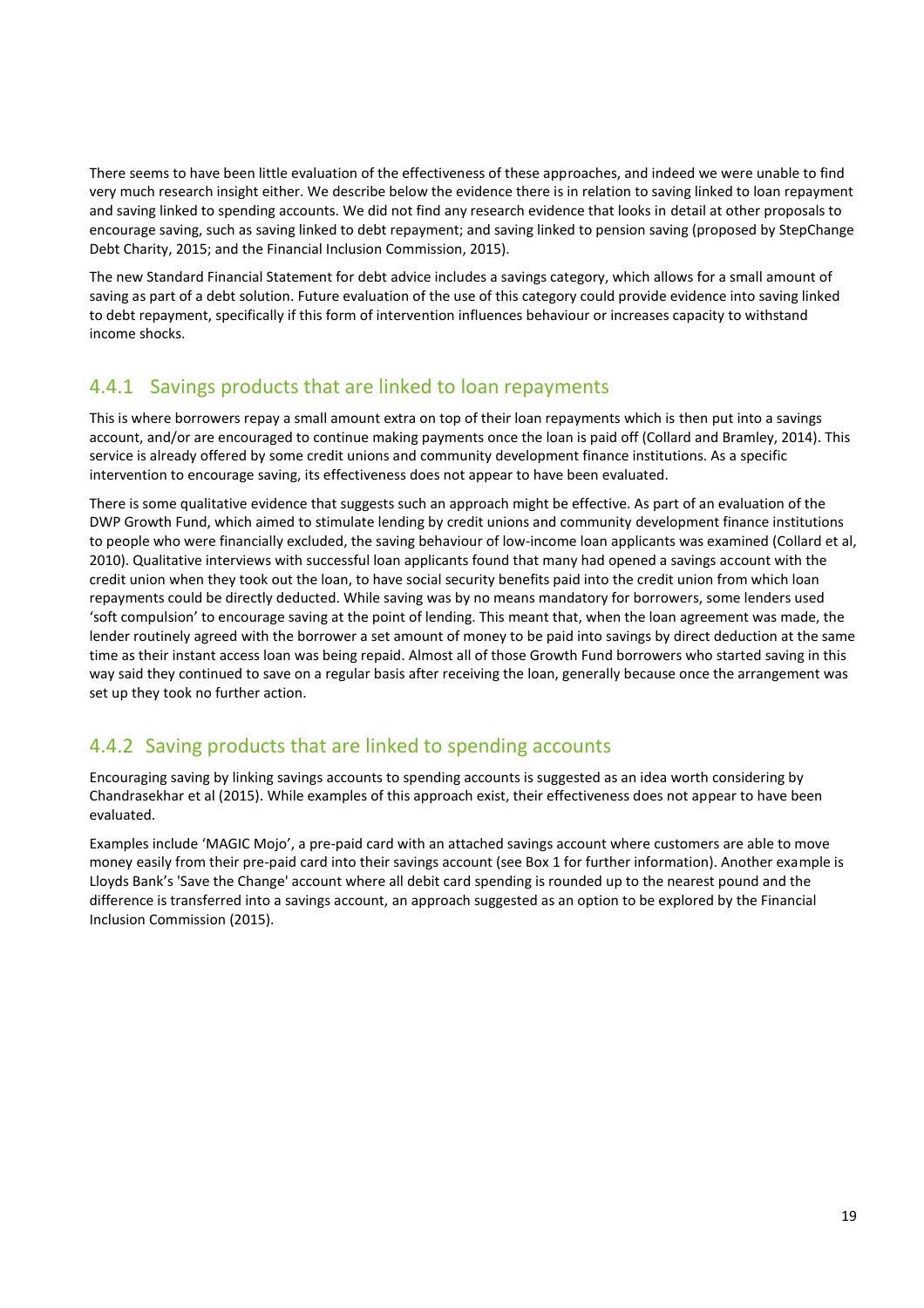### Box 1: MAGIC Mojo – United States

MAGIC Mojo was an optional savings product attached to the MAGIC prepaid MasterCard. The MAGIC prepaid card allowed users to load money onto the card for everyday spending (where MasterCard is accepted). A key feature of the product was that it was designed to tap into impulsive behaviour. The aims of MAGIC Mojo were to help underbanked low-income consumers build emergency savings and reach financial goals. MAGIC card users could text MAGIC Mojo at any time to transfer money from their pre-paid card into the savings side of the card, for example if they had foregone an impulse purchase or spent less on an item, the money not spent could be quickly and easily saved, enabling people to build up a small savings fund. On opening the account customers were asked to identify a savings goal. MAGIC Mojo then broke down the goal into weekly target amounts and sent regular text message reminders to help savers stay on track. The MAGIC Mojo savings product ran from January 2013 to June 2014.

Analysis of transactions data (December 2012–June 2014) and savings goal information on 398 MAGIC Mojo customers was conducted to provide consumer insight.

Analysis showed that MAGIC Mojo was used as a short-term savings product with the most common savings goal to provide an emergency fund (36%). The next most common savings goals were a holiday (17%) and saving up to buy something (12%). Deposits and withdrawals into and out of MAGIC Mojo were very dynamic. Reasons why customers withdrew money were to: buy something (37%); cover an emergency expense (30%); or to pay household bills (21%), indicating that users were readily able to move money out of their savings to cover emergency and immediate expenses.

Despite being designed as an impulse saving product, 71% of saving transactions were made on an automated recurring basis and 29% were impulsive transactions. Impulse-only savers saved more per transaction, but made fewer saves than those who had set up automatic recurring saves. Recurring saves were for lower amounts, but were more frequently made. People who saved by using both automated and impulse saves saved the most overall.

A limitation of the product was that pre-paid cards in general have a short lifespan – ie, they are not kept active for long and so do not work as a long-term savings product. The average number of days MAGIC Mojo users kept their cards active for was 143 days (Dorrance et al, 2015).

Overall the evidence suggests that the design of savings products linked to spending accounts has a small influence on people's savings intentions (Kempson and Finney, 2009; Building Societies Association, 2007), but that poor product design could discourage some people who have made the decision to save from following this through. More generally, there is some evidence that people on lower incomes can feel that mainstream financial services (which includes savings accounts) are 'not for them' (see, for example, Collard et al, 2016).

A review of saving among lower-income households concluded that savings products for this target group need to be easy to understand with transparent terms and conditions (Kempson and Finney, 2009) – a point that is relevant for savers more generally. To encourage people on lower incomes to keep saving once they have started, the evidence indicates that savings products also need to be flexible, allowing low-income households to make small regular payments and adjust payment amounts when circumstances change (Kempson and Finney, 2009). We were unable to find any evidence that where these design features are present, people save more.

Above all else, the evidence highlights the importance of offering people on lower incomes a clear and easy-tounderstand financial incentive to start saving, or to save more/regularly (Financial Inclusion Commission, 2015; Finney and Davies, 2011; Harvey et al, 2007; Kempson and Finney, 2009).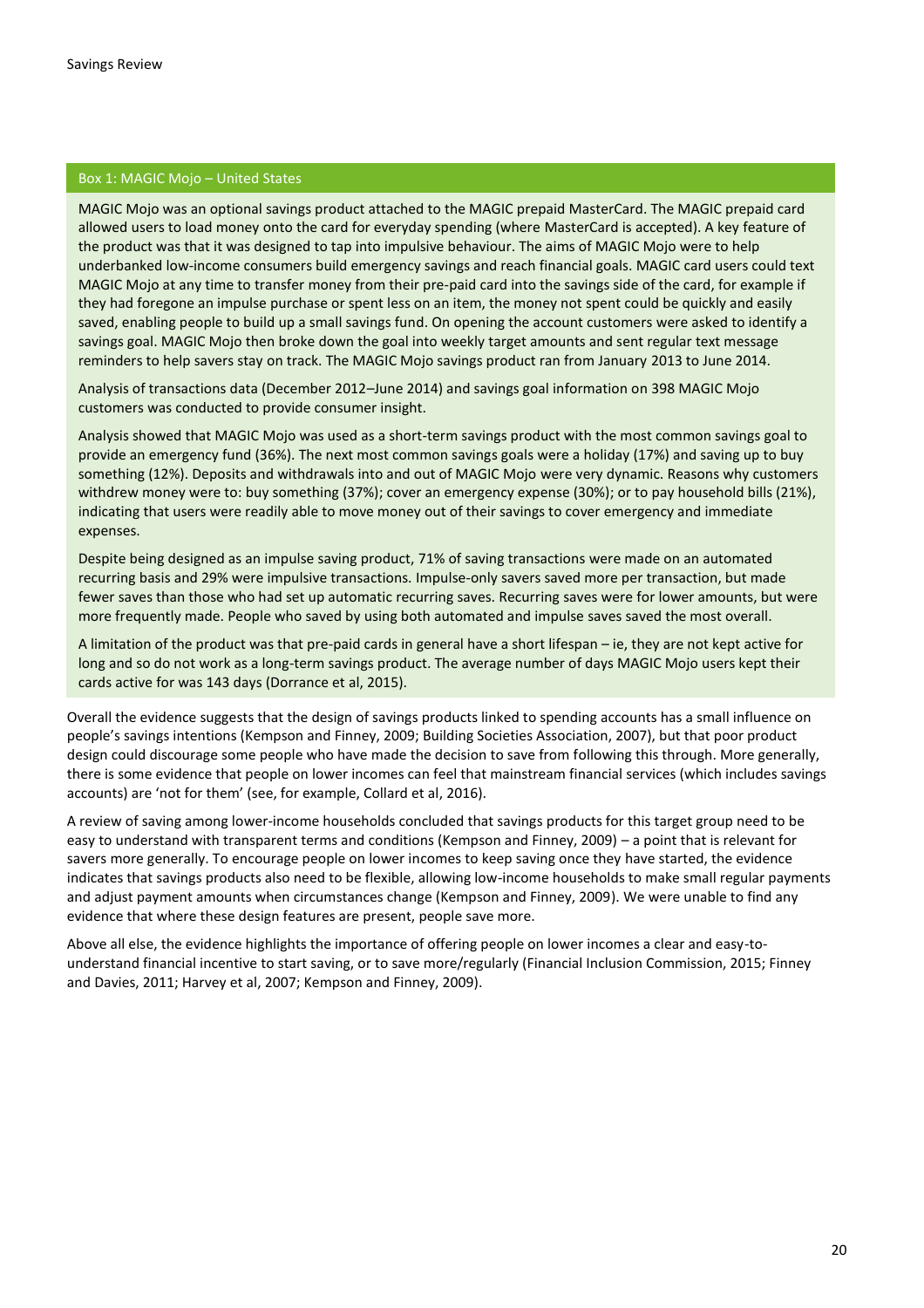# 4.4.3 Commitment devices

Commitment devices have been recommended as a design element of saving products to encourage saving. Commitment devices that restrict access to funds can help overcome difficulties people have in exercising self-control and lead to better savings outcomes. Research has found that such devices are attractive to low-income households. We did not find any evaluation evidence from the UK or other developed countries about the effectiveness of commitment devices within savings products as a means of encouraging saving.

Research insights show that low-income households respond positively to the idea of savings products that restrict immediate access to savings or incentivise them not to make withdrawals, but which do not prevent access in an emergency. Where people are saving money for a purpose (such as Christmas), they can prefer restricted access so that they cannot access their money at all until a pre-determined date (Crossley et al, 2012; Finney and Davies, 2011; Kempson and Finney, 2009). Similarly, in the first Saving Gateway pilot the majority of participants were in favour of not being able to access their money until the end of the matching period (18 months) to stop them being tempted to draw the money out before the matched funding was paid.

Evidence from developing countries suggests that commitment accounts can be an effective way to raise savings amongst a population that may not have access to private savings markets and that may be particularly prone to conflicting short-term needs to spend and long-term desires to save. They can also help people to protect their savings from being shared with wider social networks such as family and friends (Chandrasekhar et al, 2015; Crossley et al, 2012). However, this would have limited applicability in the UK.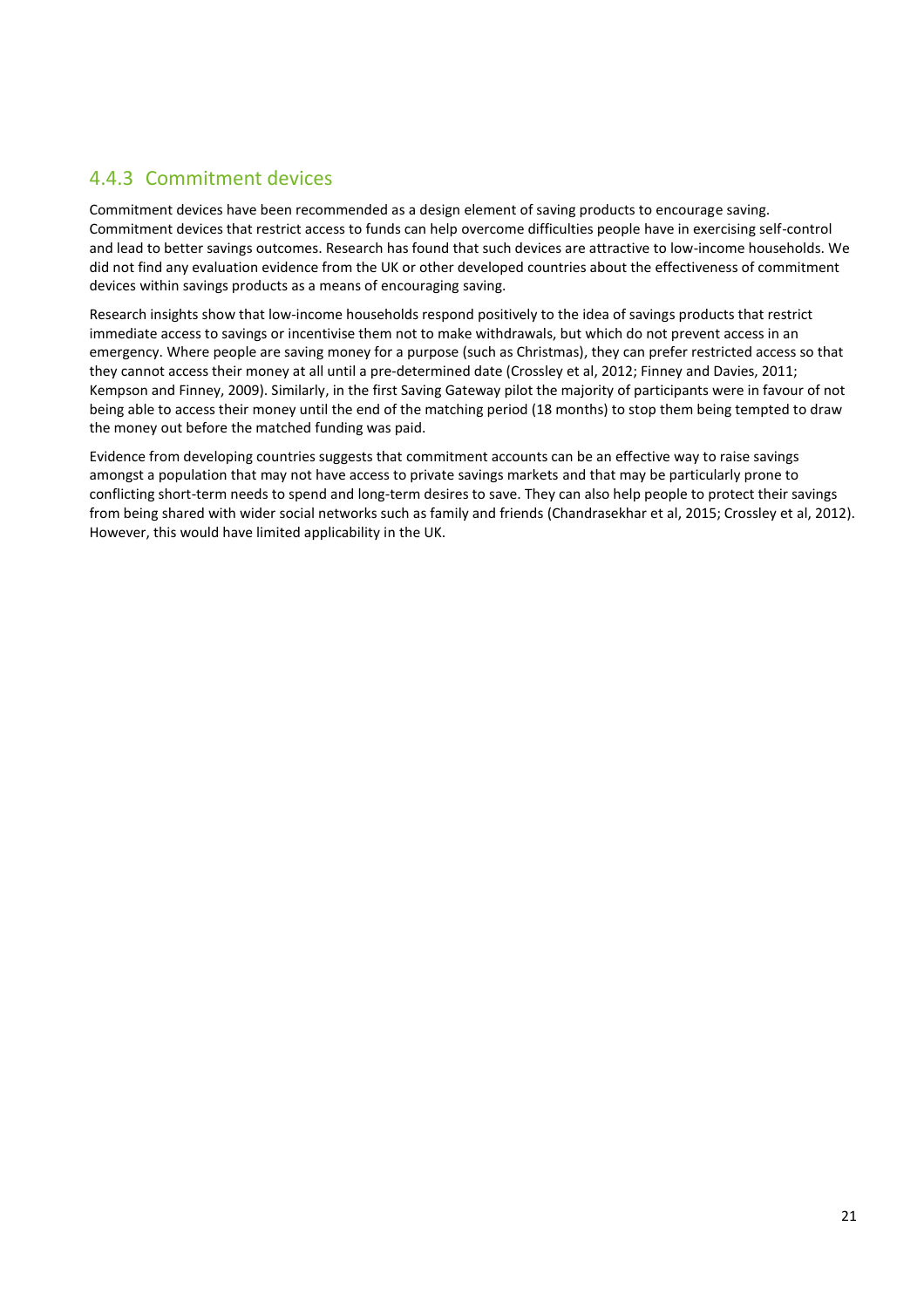# **5 Conclusions**

This final chapter assesses the evidence base for helping people to save (or save regularly), identifies some of the apparent gaps in evidence (both in terms of research insight and the evaluation of interventions), and explores how these might be addressed.

# 5.1 Target audience

In terms of interventions to promote saving, the evidence indicates there is a potentially large target audience: around half of households could be encouraged to start putting money into savings, and to save regularly; the two-thirds of households who already have money in savings could be encouraged to save more or to save regularly if they are not already doing so.

For any intervention to encourage people to save, these findings indicate that people on lower incomes and younger adults are potential target audiences. At the same time, they are likely to have less spare money and more competing demands on any money that is spare.

The Savings Propensity work by the Money Advice Service (2015c) also shows there is a potential target group among the 'spender' middle-income group. If they can be shown how to save without impacting their lifestyle and how to cut back on their spending, then they could be encouraged to save.

In terms of target audiences for savings interventions, an evidence gap is what distinguishes people who save from those who do not, where their personal circumstances (such as income and age) are similar. This gap might be filled by secondary analysis of large-scale datasets such as the Family Resources Survey and the Wealth and Assets Survey.

While it falls outside the remit of this evidence review, for people who hold relatively large sums of money in cash savings, there is a question about whether they should consider saving or investing their money in other ways that might produce a better return over the long-term; and what interventions might help achieve this.

# 5.2 'What works' to encourage saving (or regular saving)

Table 5.1 summarises the evidence presented in chapters 3 and 4 to set out what we know and our gaps in knowledge. It shows that the evidence base for 'what works' seems limited. For some other interventions we have research insights into the types of interventions that might encourage saving, but no evaluation evidence. When it comes to FinTech, we seem to lack research insights that relate to online services and apps designed to help people to save.

Between 2016 and 2018, the Money Advice Service's What Works Fund is designed to address some of these evidence gaps, in order to inform the future commissioning of services.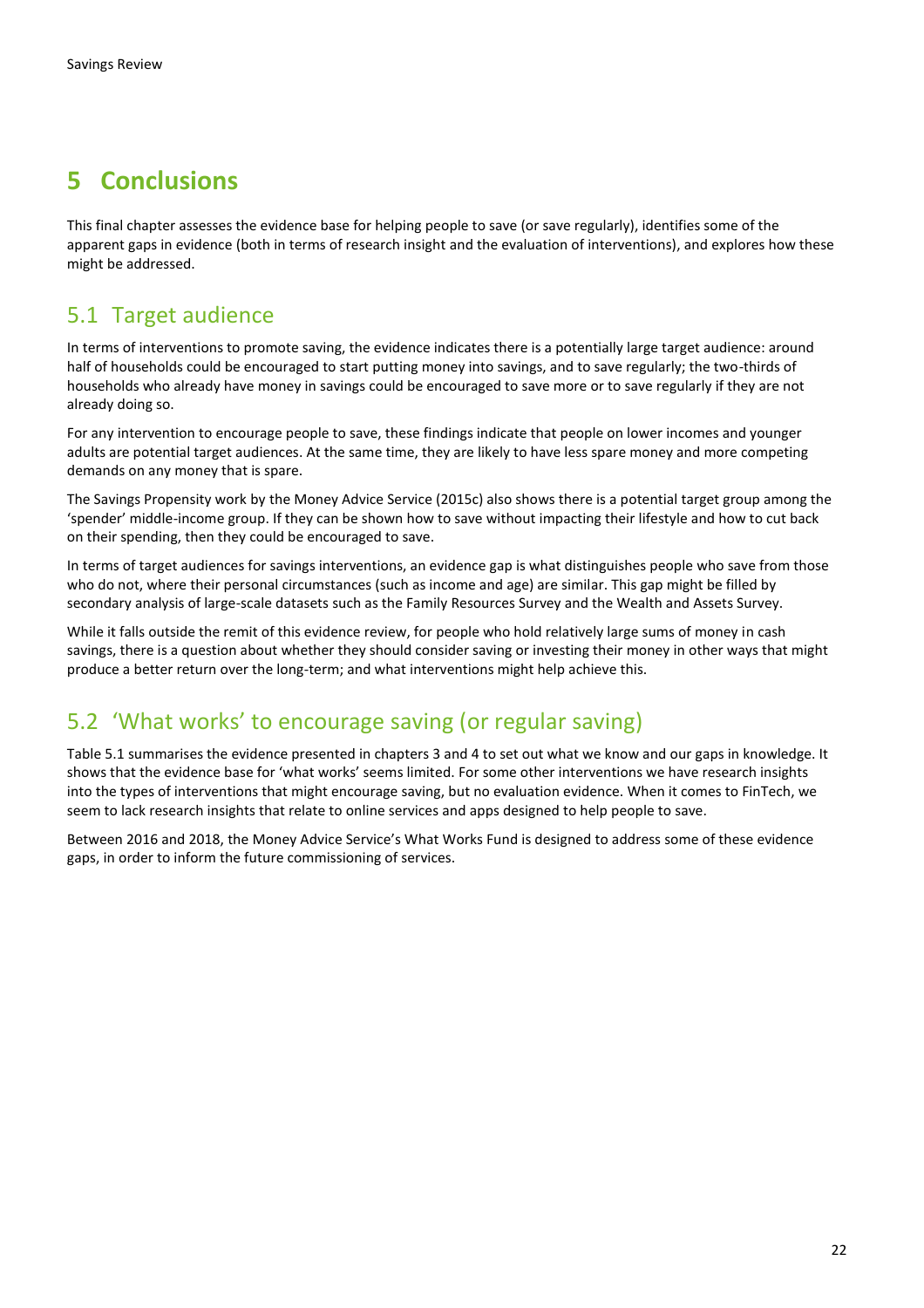*Table 5.1: What we know about 'what works' to encourage saving (or regular saving) and our gaps in knowledge*

| <b>Type of</b><br>intervention            | Do we have evaluation<br>evidence that suggests<br>causal attribution?                                                                                                    | Do we have<br>other non-<br>evaluation<br>research<br>insights? | <b>What levers might</b><br>this type of<br>intervention link<br>to?                         | What don't we know?                                                                                                                                                                                                                                                                                                                                                                           |
|-------------------------------------------|---------------------------------------------------------------------------------------------------------------------------------------------------------------------------|-----------------------------------------------------------------|----------------------------------------------------------------------------------------------|-----------------------------------------------------------------------------------------------------------------------------------------------------------------------------------------------------------------------------------------------------------------------------------------------------------------------------------------------------------------------------------------------|
| <b>Setting saving</b><br>goals            | Yes (Fiorillo et al, 2014)                                                                                                                                                | Yes (Money<br>Advice Service,<br>2014)                          | Forming a saving<br>habit<br>Having saving<br>goals<br>Being future<br>focused               | ■ Whether goal-setting<br>interventions result in<br>sustained saving over the<br>longer-term<br>Whether goal-setting<br>interventions produce new<br>savings                                                                                                                                                                                                                                 |
| Commitment<br>contracts                   | Yes, but only from the<br>health field (Volpp et al,<br>2008 and John et al,<br>2011, cited in Halpern,<br>2012)                                                          | Yes (stickk.com)                                                | Having savings<br>goals                                                                      | How effective commitment<br>contracts are in relation to<br>saving<br>Whether commitment<br>contracts vary in<br>effectiveness depending on<br>the saving goal and its time<br>horizon<br>■ What sorts of people are<br>likely to successfully use a<br>commitment contract<br>How to sustain behaviour<br>change over time $-$ eg, using<br>incentives                                       |
| <b>Financial</b><br>incentives<br>to save | Yes, for matched saving<br>(Harvey et al, 2007;<br>Kempson et al, 2005;<br>Grinstein-Wiess et al,<br>2011; Sherraden, 2008;<br>Schreiner et al, 2002;<br>Sherraden, 2002) | Yes (Finney and<br>Davies, 2011)                                | Forming a saving<br>habit<br>Having saving<br>goals<br><b>Attractive savings</b><br>products | Can financial incentives<br>result in sustained saving<br>over the longer-term<br>Can financial incentives<br>produce new savings<br>■ What factors prevent some<br>lower-income households<br>saving despite attractive<br>financial incentives, when<br>similar households do save?<br>Are prize-linked savings<br>schemes effective at<br>encouraging savings habits<br>and/or new saving? |
| <b>Linking saving</b><br>to day-to-day    | No                                                                                                                                                                        | Yes, in relation<br>to savings linked<br>to loan                | Forming a savings<br>habit                                                                   | ■ Whether saving linked to<br>day-to-day financial<br>transactions is an effective                                                                                                                                                                                                                                                                                                            |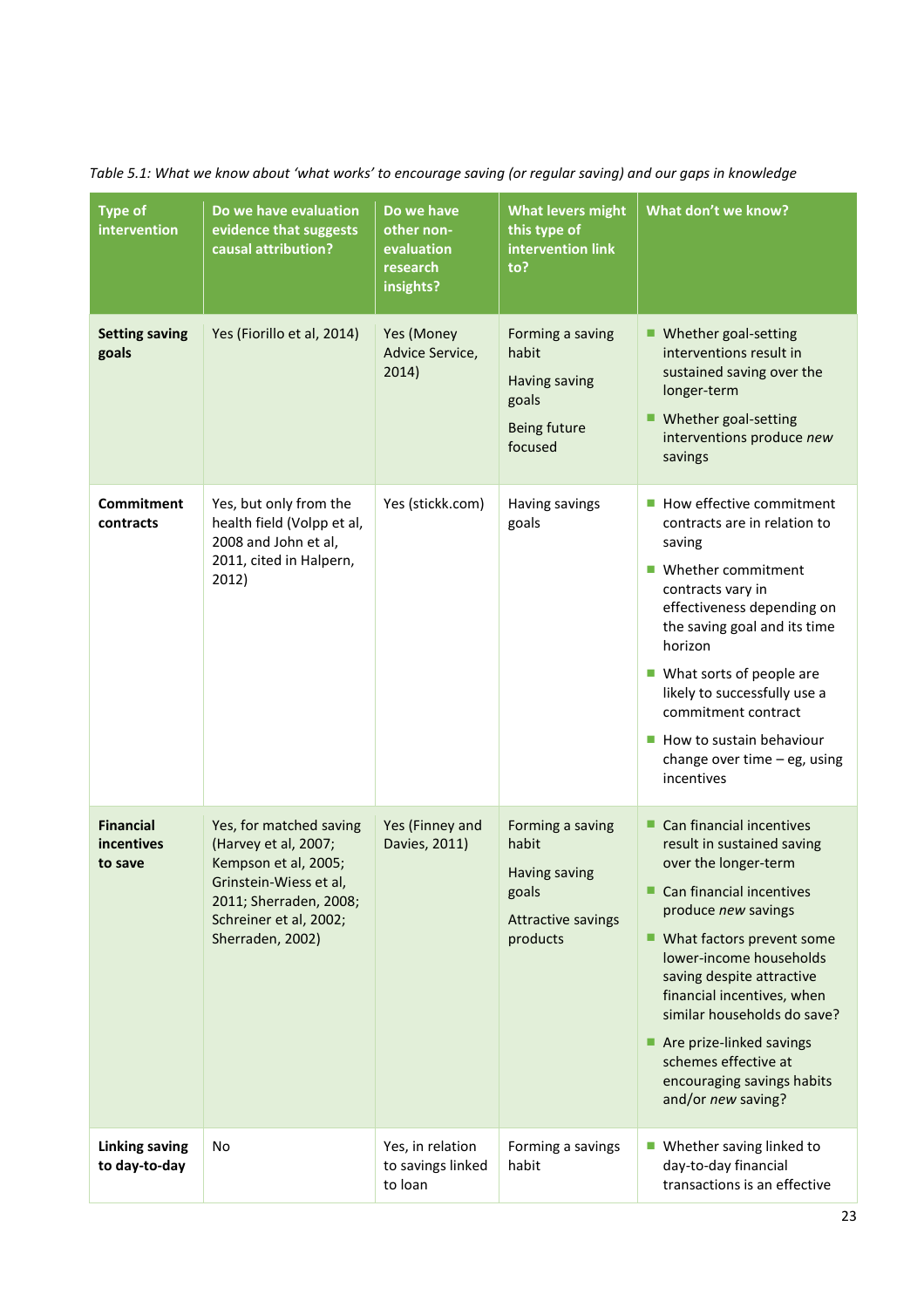| <b>Type of</b><br>intervention                                     | Do we have evaluation<br>evidence that suggests<br>causal attribution? | Do we have<br>other non-<br>evaluation<br>research<br>insights?                                                                     | <b>What levers might</b><br>this type of<br>intervention link<br>to?                                    | What don't we know?                                                                                                                                                                                                |
|--------------------------------------------------------------------|------------------------------------------------------------------------|-------------------------------------------------------------------------------------------------------------------------------------|---------------------------------------------------------------------------------------------------------|--------------------------------------------------------------------------------------------------------------------------------------------------------------------------------------------------------------------|
| financial<br>transactions                                          |                                                                        | repayment<br>(Collard et al,<br>2010)                                                                                               | Identifying spare<br>money to save                                                                      | way to help people develop<br>a savings habit<br>How linking non-pension<br>$\mathcal{C}$<br>saving to debt repayment or<br>pension saving might work in<br>practice                                               |
| <b>Commitment</b><br>devices that<br>restrict access<br>to savings | <b>No</b>                                                              | Yes, among low<br>income<br>households<br>(Crossley et al,<br>2012; Finney<br>and Davies,<br>2011; Kempson<br>and Finney,<br>2009)  | Forming a savings<br>habit<br>Having a 'saver's<br>mindset' (because<br>it encourages self-<br>control) | ■ Whether commitment<br>devices are an effective way<br>to help people develop a<br>savings habit<br>■ Whether commitment<br>devices only work to<br>encourage short-term<br>savings                               |
| <b>Automatic</b><br>savings<br>payments                            | <b>No</b>                                                              | Yes (Kempson<br>and Finney,<br>2009)                                                                                                | Forming a savings<br>habit                                                                              | Whether automatic saving<br>$\mathcal{L}_{\mathcal{A}}$<br>payments are an effective<br>way to help people develop<br>a savings habit<br>■ What sorts of people<br>automatic saving payments<br>work for           |
| <b>Messages</b>                                                    | <b>No</b>                                                              | Yes (Finney and<br>Davies, 2011;<br><b>Money Advice</b><br>Service, 2015d;<br><b>Money Advice</b><br>Service, 2015c;<br>Chen, 2013) | Having a 'saver's<br>mindset'                                                                           | ■ Whether messages are an<br>effective way to help people<br>develop a savings habit<br>What messages and<br>ш<br>messengers work best, and<br>for what types of people<br>What is needed to reinforce<br>messages |
| <b>Rules of</b><br>thumb                                           | <b>No</b>                                                              | Yes (Eschalier<br>and Luheshi,<br>2015)                                                                                             | Identifying spare<br>money to save                                                                      | Whether rules of thumb are<br>an effective way to help<br>people develop a savings<br>habit                                                                                                                        |
| <b>Financial</b><br>education                                      | <b>No</b>                                                              | Yes (Kempson<br>and Finney,<br>2009; Harvey et<br>al, 2007;                                                                         | Forming a savings<br>habit<br>Having savings<br>goals                                                   | Whether messages are an<br>■<br>effective way to help adults<br>develop a savings habit<br>How financial education<br>might be combined with or                                                                    |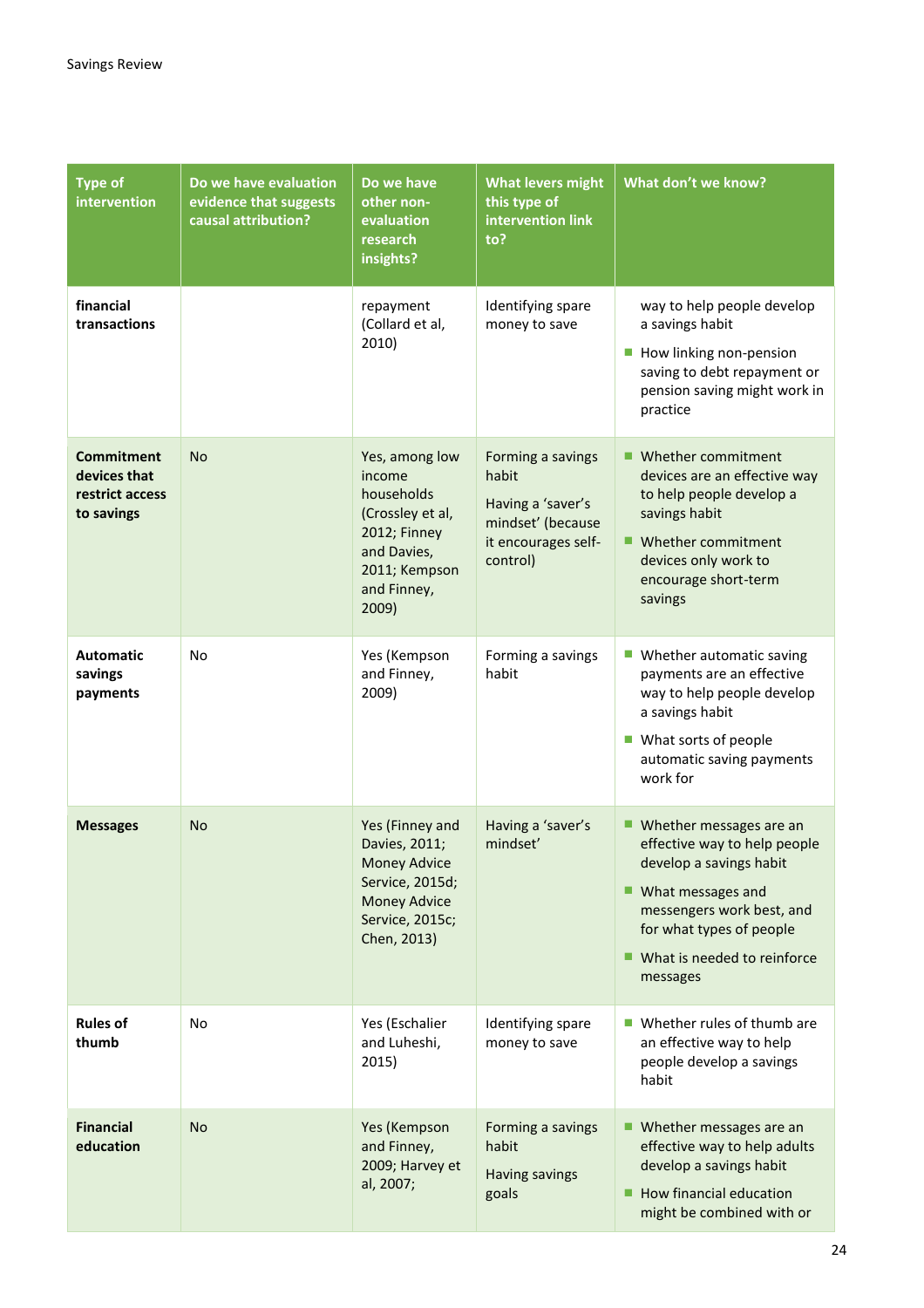| <b>Type of</b><br>intervention | Do we have evaluation<br>evidence that suggests<br>causal attribution? | Do we have<br>other non-<br>evaluation<br>research<br>insights? | <b>What levers might</b><br>this type of<br>intervention link<br>to? | What don't we know?                                                                                                                                                                                                     |
|--------------------------------|------------------------------------------------------------------------|-----------------------------------------------------------------|----------------------------------------------------------------------|-------------------------------------------------------------------------------------------------------------------------------------------------------------------------------------------------------------------------|
|                                |                                                                        | Crossley et al,<br>2012)                                        | Identifying spare<br>money to save<br>Having a 'saver's<br>mindset'  | integrated in other<br>interventions to encourage<br>saving                                                                                                                                                             |
| <b>FinTech</b>                 | N <sub>0</sub>                                                         | No.                                                             | Having savings<br>goals<br>Identifying spare<br>money to save        | Who uses apps and online<br>services and who does not?<br>What effect do apps and<br>online services have on<br>saving behaviour in the short<br>and long terms?<br>Can FinTech help people<br>develop a savings habit? |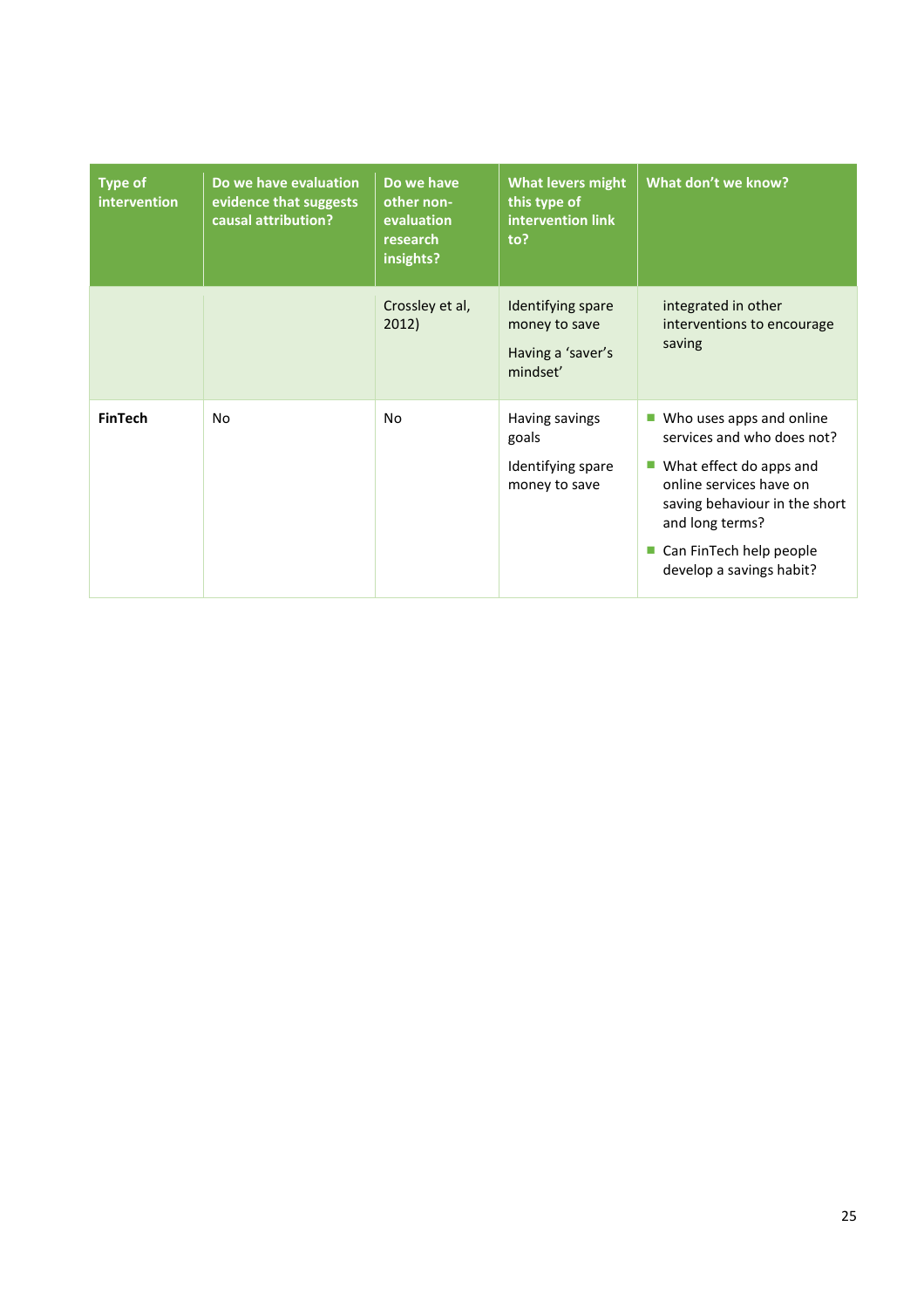# **6 Appendix**

The **Saving Gateway** was a UK matched saving scheme targeted at low income households aged between 16 and 65. There were two pilots of the scheme: Saving Gateway 1 piloted in five areas between August 2002 and November 2004; and Saving Gateway 2 piloted in six areas, from February 2005 to March 2007. The evaluations included comparison and control groups and they are the most robustly evaluated savings intervention in the UK. Saving Gateway was not rolled out after the pilots; however, the current Government's planned Help to Save scheme has some similar features.

**Individual Development Accounts** (IDAs) is a US scheme that targets low-income households and offers matched savings on deposits used for home ownership, post-secondary education, or setting up a small business. The American Dream Demonstration project was the largest evaluation of IDAs, covering 14 programmes (across 13 host organisations) and ran for four years (1997–2001). Although only one of these programmes was evaluated using a control group, there is a large range of available evidence to draw on.

#### Box 2: Saving Gateway – UK

Saving Gateway (SG) was a matched saving scheme targeted at low-income households aged between 16 and 65. There were two pilots of the scheme:

- Saving Gateway 1 (SG1): piloted in five areas, August 2002–November 2004; and
- Saving Gateway 2 (SG2): piloted in six areas, February 2005–March 2007.

In SG1, matched funding of £1 for every £1 saved was offered up to £25 per month and an overall cap over 18 months of £375. SG2 trialled different match-rates from 20 pence up to £1 and trialled different maximum monthly contribution limits from £25/month up to £125/month, with a maximum government match of 16 months of full contributions. Eligible low-income households were recruited to the pilot schemes, recruitement was via three methods; random telephone dialling; samples taken from DWP benefit records; and the Postcode Address File. Therefore, the evaluations do not provide any information about the best ways to promote take-up of this type of intervention.

#### **Evaluation method:**

- The Saving Gateway 1 evaluation included: analysis of saving account transaction data for 1,478 accounts; a survey (N=1,030) and depth interviews with account holders soon after opening the account; a survey (N=539) and depth interviews with account holders around the time of account closure; a reference (or comparison group) who matched the eligibility criteria for Saving Gateway accounts, but lived outside of the pilot areas who were surveyed at the same times as Saving Gateway participants (N= 445 first survey, N=126 follow-up survey).
- The Saving Gateway 2 evaluation was a larger study and included: analysis of saving account transaction data for 21,504 accounts; a telephone survey of people in both pilot (N= 2,379 account openers and 3,359 people who were offered an account but did not open one) and control areas (N=2,591); and two waves of qualitative interviews with account holders. Recruitment included randomised selection of people offered the opportunity to open an SG2 account (as well as non-randomised recruitment) which was important for measuring the outcomes between the pilot and control groups.

Both evaluations were of high quality in that they included pilot and control groups; however the design of the SG2 evaluation meant it was better able to attribute causality because of larger sample sizes and the randomised recruitment of some of the treatment group.

#### **Evidence from the pilot showed positive results:**

- Among the lower-income target group, those with relatively higher and lower incomes increased their savings account balances over the pilot period. In SG1, 52% of participants saved the maximum amount of £375, with an average amount saved of £282. In SG2, the maximum amount that participants could save varied across the pilot areas from £400 to £2,000, with 61% participants saving the maximum amount (although this fell to 43% in London).
- In SG2, higher match-rates led to increased account opening: take-up of SG2 accounts was lowest in East London (6.5%) where the match-rate was the least generous at 20 pence, and was highest where the match rate was 50 pence and offered a bonus of £50 when a participant had saved £50.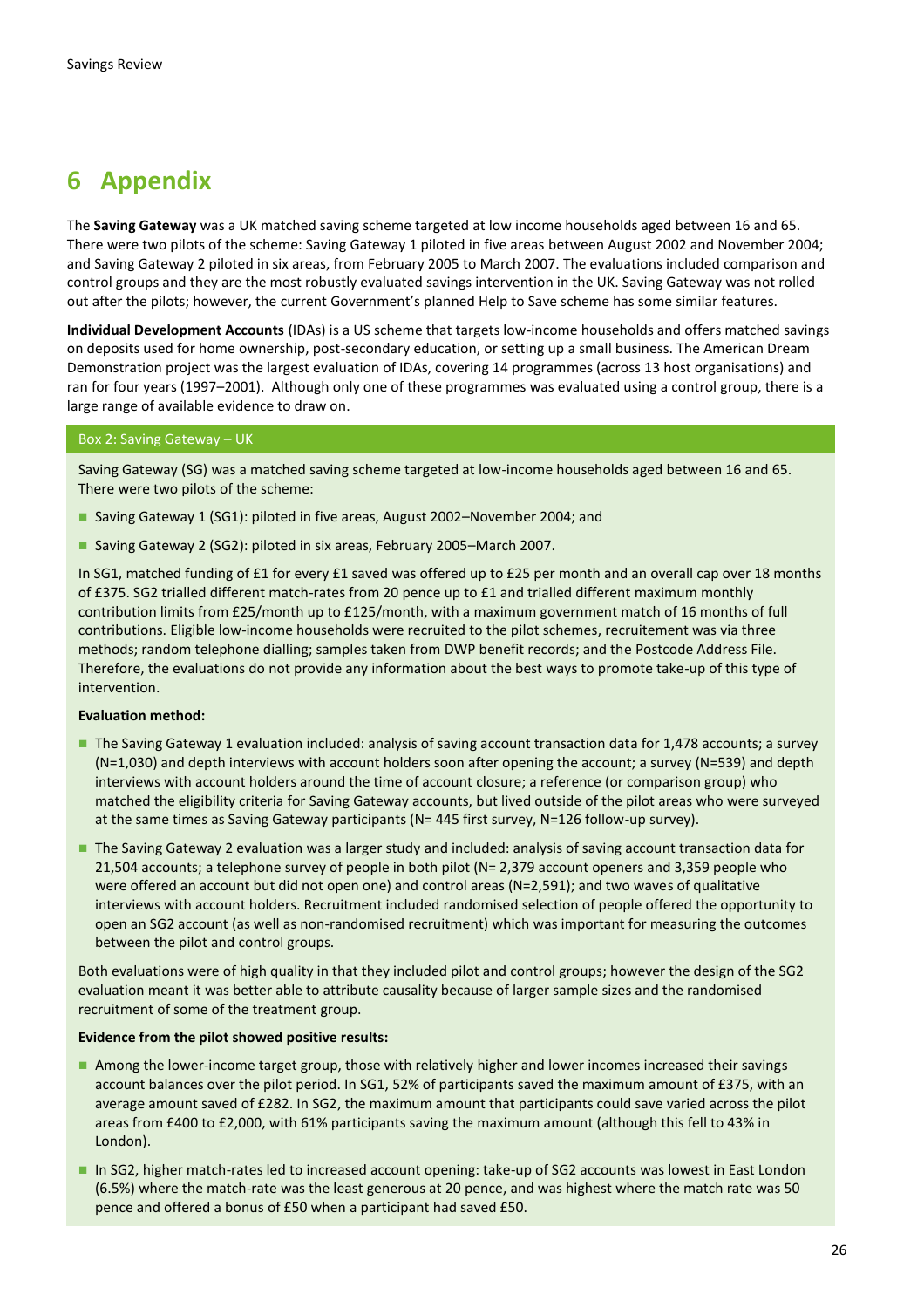- In SG2, higher match-rates also led to higher saving levels: account balances were highest in the areas with the highest contribution limits as savings deposits were primarily driven by the contribution limit.
- Overall, the SG2 evaluation found a positive effect on account balances for both lower- and higher-income groups.
- The scheme encouraged people who were previously saving informally to put their money into a formal savings account.
- Qualitative evidence found that for new savers the scheme had taught them that they could save and gave them confidence in their ability to save in a formal account in the future.
- Many participants in the SG2 qualitative research were positive about the incentive the accounts created for regular saving: having a target to work towards, both in terms of monthly deposits and the longer-term goal of achieving the maximum matched funding was felt to offer a strong incentive, particularly to those who did not previously feel that they were capable of saving.

#### **However:**

- Despite a positive effect of SG2 on savings account balances, there was no statistically significant change on participants' overall net worth. Many participants had other savings assets and had transferred these into their SG account.
- **Eligible people were invited to participate in the pilots but take-up among the lower-income target group was** relatively low. The scheme attracted more highly educated and more employed people compared to the eligible population.
- Some new savers felt that although they had managed to cut back on spending for their SG account they would not be able to continue with these cutbacks in the longer term.
- Some non-savers had saved very little and the scheme had had little impact.

*(Harvey et al, 2007; Kempson et al, 2005)*

### Box 3: Individual Development Accounts – USA

Individual Development Accounts (IDAs) target low-income households and offer matched savings on deposits that are used for home-ownership, post-secondary education, or setting up a small business. There is a limit on the maximum amount of savings that can be matched (typically ranging from \$300-\$600/year), known as the 'match cap'. Withdrawals made for other purposes do not receive the matched funding (unmatched withdrawals). Most IDA trials also involve financial education and administrative support for participants from community-based organisations.

The American Dream Demonstration (ADD) was the largest evaluation of IDAs, covering 14 programs (across 13 host organisations) and ran for four years (1997–2001).

#### **Evaluation method:**

The evaluation ran for seven years (1997–2003) and collected data on 2,364 participants across the 14 programs, covering participant characteristics and their savings behaviour. Only one programme used a randomised control trial to assign participants to the IDA programme or to a control group. In the rest of the programmes the host organisation targeted groups who met the eligibility criteria. As such the majority of the evidence from the ADD evaluation is unable to report on impacts that compare the outcomes of participants to the outcomes of nonparticipants. It does, however, provide a robust source of understanding on how the different design elements of the IDA influenced participants' behaviour.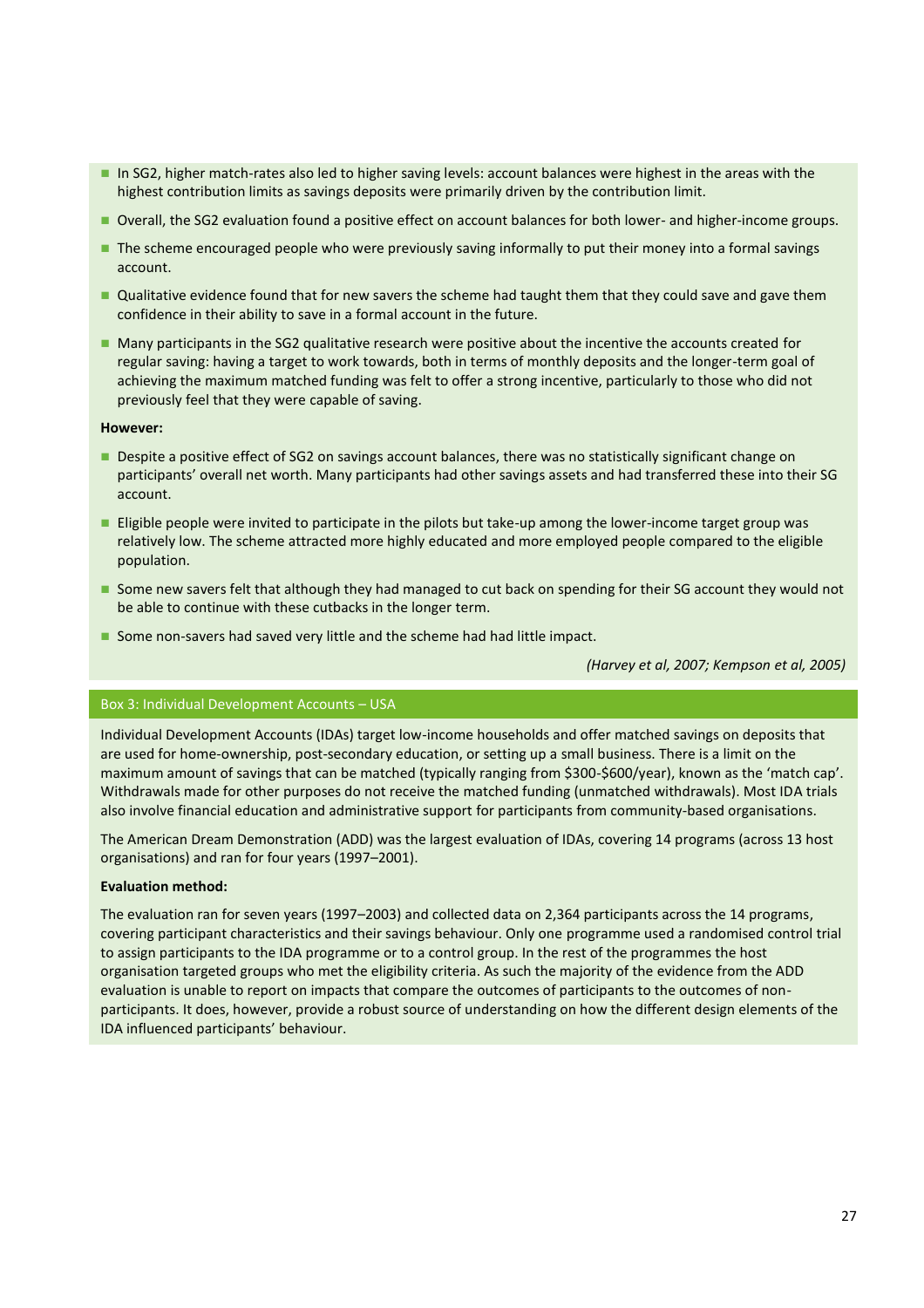#### **Key findings:**

- Just over half of participants (56%) were savers defined as having net deposits of \$100 or more. Average savings were \$16.60/month. The other 44% saved, but also made unmatched withdrawals and had net deposits of less than \$100 (most often zero).
- Higher match-rates were associated with a higher likelihood of being a saver, but had no significant effect on the average amount people deposited. This suggests that higher match-rates may attract people to join, but may have a disincentive effect on the amount they save.
- Among savers, higher 'match caps' were strongly associated with higher amounts of saving, suggesting that it operated as a savings target or goal.
- Those who set up automatic deposit payments were 22% more likely to be savers, but did not save higher amounts.
- The delivery of financial education (up to 10 hours) was positively associated with greater monthly net deposits.
- Income was not associated with being a saver  $-$  those with very low incomes saved as successfully as others (however, it is important to note that these participants may have different characteristics to very low-income households that did not enrol onto the scheme).
- 64% of participants made unmatched withdrawals, indicating the difficulty of encouraging long-term asset accumulation among those on low incomes who may often need to dip into IDA balancesIt appears that participants did understand the consequences of withdrawing funds early.
- Qualitative research found that IDAs helped participants to visualise their goals and created a 'road map' for participants to achieve them.
- The financial education and administrative support provided is costly, estimated at \$64 per participant per month.

Key findings from the one ADD progamme that used an experimental design to compare the outcomes of participants allocated to the IDA programme (N=412) to those allocated to a control group (N=428) were that IDAs had a significant impact on promoting home ownership (although these impacts were only short-term and home-ownership rates among the control group caught up after the trial ended) but had no effect on overall net worth/wealth.

*(Grinstein-Wiess et al, 2011; Sherraden, 2008; Schreiner et al, 2002; Sherraden, 2002)*

Reviews of the evidence on IDAs (Crossley et al, 2012; Boshara, 2005) also make the following points:

- While IDAs led to an increase in home-ownership rates, non-pension wealth reduced; this may reflect that savings were used to purchase other assets such as a home or get a mortgage.
- It is also not clear whether savings contributions reflected an increase in overall saving or a reshuffling of what would have been saved anyway.
- With regard to the high level of unmatched withdrawals, many were repaid into the account and it appeared that some participants used their IDA as a bank account. Boshara (2005) suggests that those on low incomes have many reasons to save and the allowable uses of IDAs should be broadened.
- It is not clear whether positive impacts were the result of the financial incentives **or** the provision of additional support and education. Providing this additional support is also costly, making schemes expensive to deliver.

Except for the one experimental design, participants were self-selecting and may have had higher levels of motivation and greater disposition to save than those who did not enrol.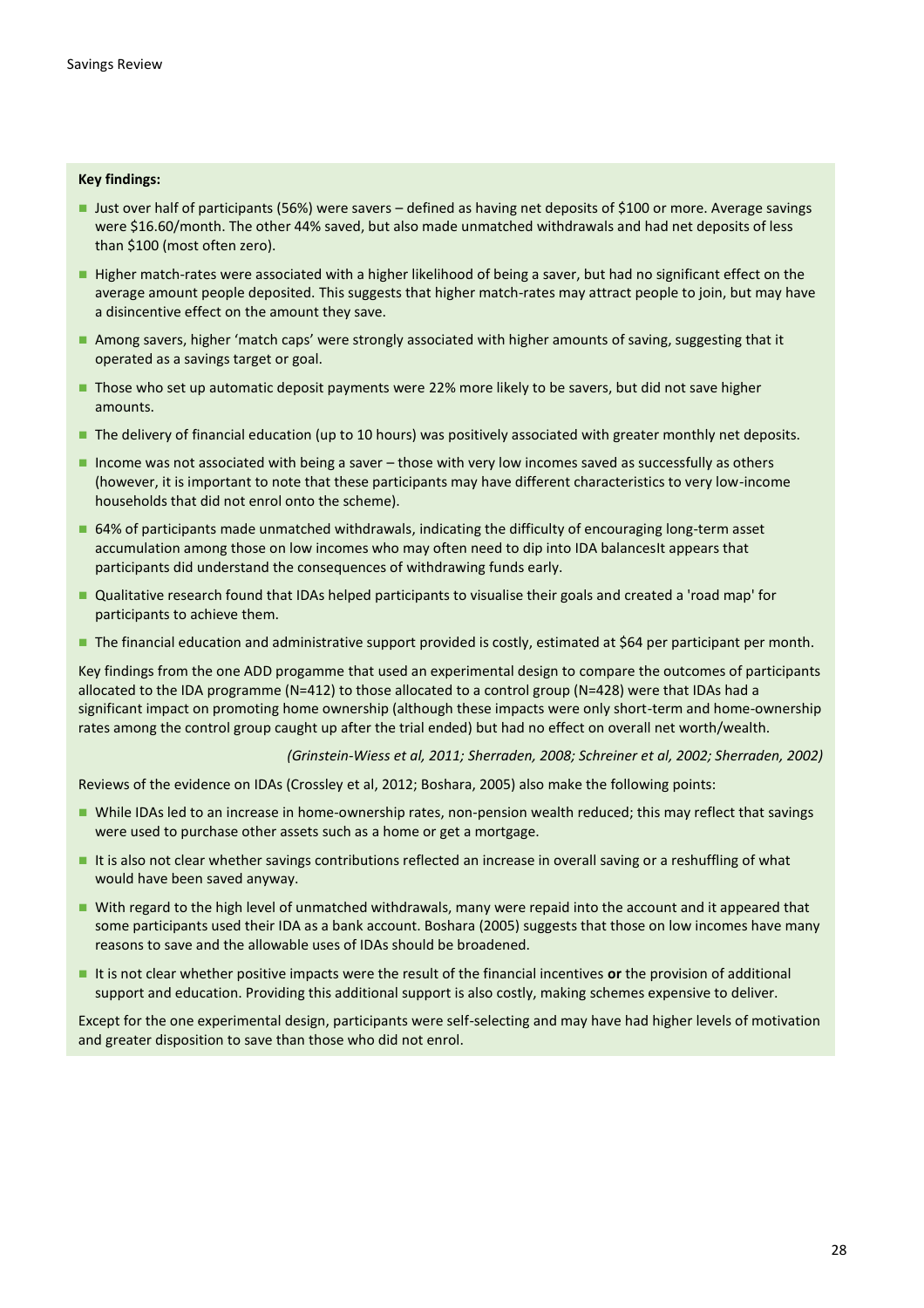# **7 References**

Bank of England (2016). *Monetary Policy Summary, 4 August 2016.*  Available at: [bankofengland.co.uk/publications/minutes/Documents/mpc/mps/2016/mpsaug.pdf](file:///C:/Users/HPitman/AppData/Local/Microsoft/Windows/INetCache/Content.Outlook/PQ8QHUDA/bankofengland.co.uk/publications/minutes/Documents/mpc/mps/2016/mpsaug.pdf)

Boshara, R. (2005). Individual Development Accounts: Policies to Build Savings and Assets for the Poor, Welfare Reform & Beyond #32, March 2005. Retrieved from:

[brookings.edu/research/individual-development-accounts-policies-to-build-savings-and-assets-for-the-poor/](https://www.brookings.edu/research/individual-development-accounts-policies-to-build-savings-and-assets-for-the-poor/)

Building Societies Association. (2007). *The individual's saving decision*. Retrieved from: [bsa.org.uk/document-library/information/publications/theindividual-ssavingdecision.pdf](https://www.bsa.org.uk/document-library/information/publications/theindividual-ssavingdecision.pdf)

CBI. (2014). *A better off Britain - improving lives by making growth work for everyone*. Retrieved from: [news.cbi.org.uk/reports/better-off-britain/a-better-off-britain/](http://news.cbi.org.uk/reports/better-off-britain/a-better-off-britain/)

Chandrasekhar, C., Wyman, O., & Partner, T. S. (2015). *Reimagining financial inclusion, Ideas42*. Retrieved from:

[oliverwyman.com/content/dam/oliver-wyman/global/en/2015/nov/Reimagining-Financial-Inclusion-Final.pdf](http://www.oliverwyman.com/content/dam/oliver-wyman/global/en/2015/nov/Reimagining-Financial-Inclusion-Final.pdf)

Chen, M.K. (2013). *The effect of language on economic behaviour: evidence from savings rates, health behaviors, and retirement assets,* Cowles Foundation Discussion paper No. 1820, Yale University.

Collard, S., Hale, C. and Day, L. (2010). *Evaluation of the DWP Growth Fund – revised final report*. HM Treasury. Accessed on 15 June 2016. Available at:

[bris.ac.uk/media-library/sites/geography/migrated/documents/pfrc1101.pdf](http://www.bris.ac.uk/media-library/sites/geography/migrated/documents/pfrc1101.pdf)

Collard, S., & Bramley, W. (2014). *Saving us from ourselves - how can we make the UK more financially resilient?* Open University. Retrieved from

[open.ac.uk/business-school-research/pufin/sites/www.open.ac.uk.business-school-research.pufin/files/files/PUFin-](http://www.open.ac.uk/business-school-research/pufin/sites/www.open.ac.uk.business-school-research.pufin/files/files/PUFin-Green-Paper-saving-us-from-ourselves-13July2015(2).pdf)[Green-Paper-saving-us-from-ourselves-13July2015\(2\).pdf](http://www.open.ac.uk/business-school-research/pufin/sites/www.open.ac.uk.business-school-research.pufin/files/files/PUFin-Green-Paper-saving-us-from-ourselves-13July2015(2).pdf)

Collard, S. and Brambley, W. (2016). *White Paper: Online personal finance learning.* Open University*.* Accessed on 16 June 2016. Available at: [bit.ly/1Q4ifRU](http://bit.ly/1Q4ifRU)

Collard, S., Coppack, M., Lowe, J. and Sarkar, S. (2016). *Access to Financial Services in the UK. FCA Occasional Paper 17.* Financial Conduct Authority. Available at:

[fca.org.uk/publications/occasional-papers/occasional-paper-no-17-access-financial-services-uk](https://www.fca.org.uk/publications/occasional-papers/occasional-paper-no-17-access-financial-services-uk)

Crawford, R., Innes, D., & O'Dea, C. (2015). *The Evolution of Wealth in Great Britain: 2006-08 to 2010-12*. IFS Report R109. Retrieved from: [ifs.org.uk/uploads/publications/comms/R109.pdf](http://www.ifs.org.uk/uploads/publications/comms/R109.pdf)

Cronqvist, H. and Siegel, S. (2013). *The Origins of Savings Behavior.* AFA 2011 Denver Meetings Paper. Retrieved from: [papers.ssrn.com/sol3/papers.cfm?abstract\\_id=1649790](http://papers.ssrn.com/sol3/papers.cfm?abstract_id=1649790)

Crossley, T., Emmerson, C., & Leicester, A. (2012). *Raising household saving*. Institute for Fiscal Studies. Retrieved from: [britac.ac.uk/templates/asset-relay.cfm?frmAssetFileID=11106](http://www.britac.ac.uk/templates/asset-relay.cfm?frmAssetFileID=11106)

Department for Work and Pensions (2017). *Family Resources Survey – FRS Savings Tables* (spreadsheet).

Dorrance, J., Donnelly, R. and Gorham, L. (2015). *Impulse savings: evaluating the impacts of MAGIC Mojo.* UNC Center for Community Capital. Available at[: communitycapital.unc.edu/research-item/impulse-savings-evaluating-the-impacts-of](http://communitycapital.unc.edu/research-item/impulse-savings-evaluating-the-impacts-of-magic-mojo/)[magic-mojo/](http://communitycapital.unc.edu/research-item/impulse-savings-evaluating-the-impacts-of-magic-mojo/)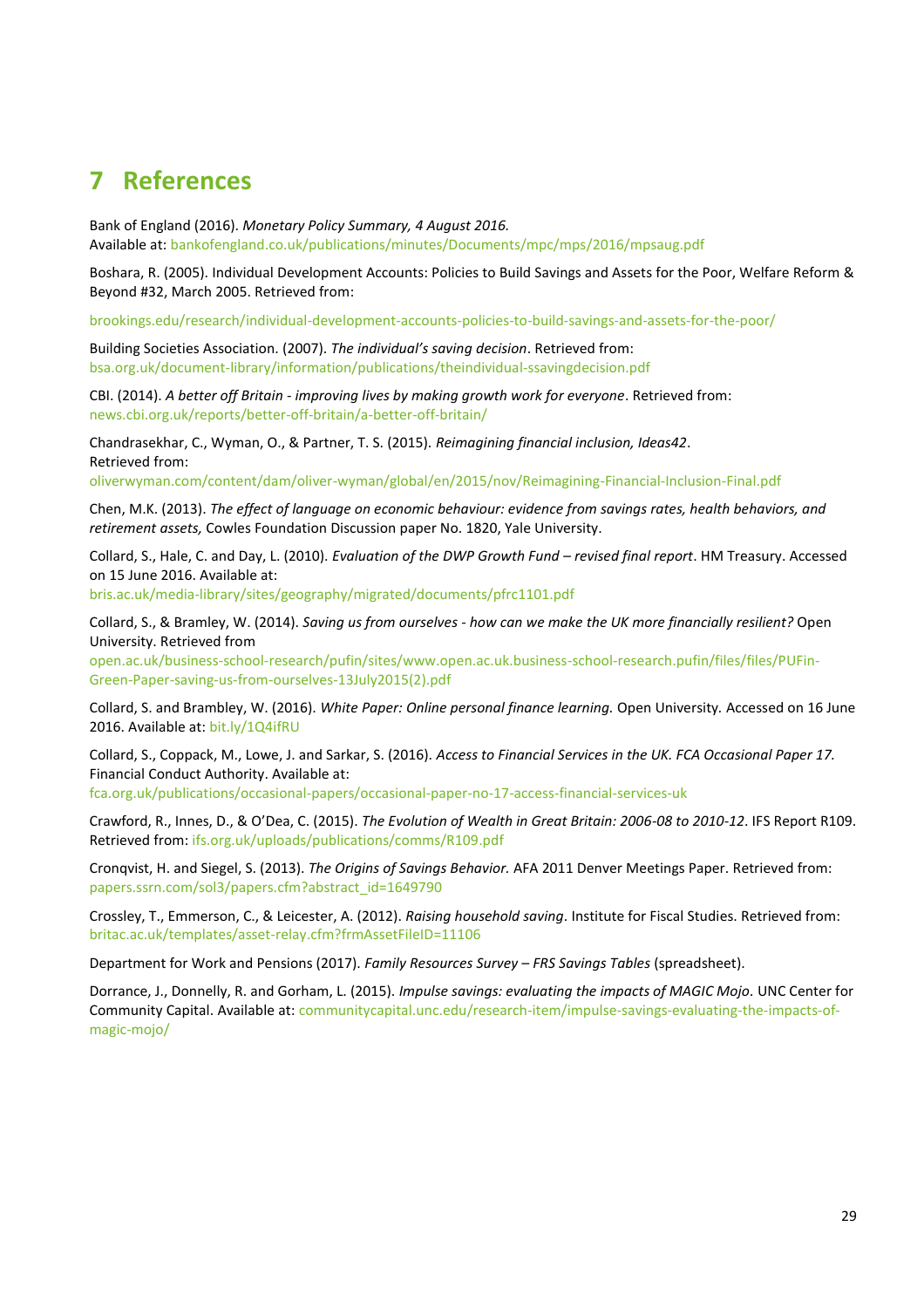Eschalier, M. and Luheshi, S. (2015). Transitions to Retirement: *Myths and rules of thumb in retirement income*. Pensions Policy Institute. London. Accessed 15 June 2016. Retrieved from:

[pensionspolicyinstitute.org.uk/publications/reports/transitions-to-retirement-myths-and-rules-of-thumb-in-retirement](http://www.pensionspolicyinstitute.org.uk/publications/reports/transitions-to-retirement-myths-and-rules-of-thumb-in-retirement-income)[income](http://www.pensionspolicyinstitute.org.uk/publications/reports/transitions-to-retirement-myths-and-rules-of-thumb-in-retirement-income)

Evans, K. and Mian, E. (2014). *Savings in the Balance. Managing Risk in a Post-Crisis World.* Social Market Foundation. Available at:

[smf.co.uk/wp-content/uploads/2014/12/Social-Market-FoundationPublication-Savings-in-the-Balance-Managing-risk-in](http://www.smf.co.uk/wp-content/uploads/2014/12/Social-Market-FoundationPublication-Savings-in-the-Balance-Managing-risk-in-a-post-crisis-world.pdf)[a-post-crisis-world.pdf](http://www.smf.co.uk/wp-content/uploads/2014/12/Social-Market-FoundationPublication-Savings-in-the-Balance-Managing-risk-in-a-post-crisis-world.pdf)

Financial Advice Working Group (2017). *Rules of Thumb and Nudges: Improving the financial well-being of UK consumers*. Retrieved from:

[fca.org.uk/publication/research/fawg-rules-of-thumb-nudges.pdf](https://fca.org.uk/publication/research/fawg-rules-of-thumb-nudges.pdf)

Financial Conduct Authority (2015). *Cash Savings Market Study Report – Part I: Final Findings, Part II: Proposed Remedies*. Retrieved from:

[fca.org.uk/static/documents/market-studies/cash-savings-market-study-final-findings.pdf](https://www.fca.org.uk/static/documents/market-studies/cash-savings-market-study-final-findings.pdf)

Financial Conduct Authority (2016a). *Smarter Consumer Communications* (FS16/10). Retrieved from: [fca.org.uk/publication/feedback/fs16-10.pdf](https://fca.org.uk/publication/feedback/fs16-10.pdf)

Financial Conduct Authority (2016b). *Cash Savings Market Study Update* (MS14/2.4). Retrieved from: [fca.org.uk/publication/market-studies/ms14-02-4-update.pdf](https://www.fca.org.uk/publication/market-studies/ms14-02-4-update.pdf)

Financial Inclusion Commission (2015). *Financial inclusion – improving the financial health of the nation.* London: Financial Inclusion Commission. Available at[: financialinclusioncommission.org.uk/pdfs/fic\\_report\\_2015.pdf](http://www.financialinclusioncommission.org.uk/pdfs/fic_report_2015.pdf)

Finney, A., & Davies, S. (2011). *Towards a nation of savers: understanding and overcoming the challenges to saving on a lower income*. University of Bristol. Retrieved from: [bristol.ac.uk/media-library/sites/geography/migrated/documents/pfrc1105.pdf](http://www.bristol.ac.uk/media-library/sites/geography/migrated/documents/pfrc1105.pdf)

Fiorillo, A., Potok, L. & Wright, J. (2014). *Applying behavioral economics to improve microsavings outcomes.* Grameen Foundation */* Ideas42.org. Available at:

[ideas42.org/wp-content/uploads/2015/05/Applying-BE-to-Improve-Microsavings-Outcomes-1.pdf](http://www.ideas42.org/wp-content/uploads/2015/05/Applying-BE-to-Improve-Microsavings-Outcomes-1.pdf)

Fisher, P. J., & Montalto, C. P. (2010). *Effect of saving motives and horizon on saving behaviors*. Journal of Economic Psychology, 31(1), 92–105.<doi:10.1016/j.joep.2009.11.002>

Fisher, P., & Anong, S. (2012). *Relationship of Saving Motives to Saving Habits*. Journal of Financial Counseling and Planning, 23(1). Retrieved from: [papers.ssrn.com/sol3/papers.cfm?abstract\\_id=2222006](http://papers.ssrn.com/sol3/papers.cfm?abstract_id=2222006)

Grinstein-Weiss, M., Sherraden, M. W., Gale, W. G., Rohe, W., Schreiner, M. J., & Key, C. (2011). *The Ten-Year Impacts of Individual Development Accounts on Homeownership: Evidence from a Randomized Experiment*. SSRN Electronic Journal. <doi:10.2139/ssrn.1782018>

Halpern, S.D., Asch, D.A. and Volpp, K.G. (2012). *Commitment contracts as a way to health*. British Medical Journal, Volume 344. Available at: [bmj.com/content/344/bmj.e522](http://www.bmj.com/content/344/bmj.e522)

Hardcastle, R. (2012). *How can we incentivise pension saving? A behavioural perspective*, DWP Working Paper No. 109 [online]. Accessed 15 June 2016. Available at:

[gov.uk/government/uploads/system/uploads/attachment\\_data/file/214406/WP109.pdf](https://www.gov.uk/government/uploads/system/uploads/attachment_data/file/214406/WP109.pdf)

Harvey, P., Pettigrew, N., Madden, R., Mori, I., Emmerson, C., Tetlow, G., & Wakefield, M. (2007). *Final Evaluation of the Saving Gateway 2 Pilot: Main Report*. Retrieved from: [webarchive.nationalarchives.gov.uk/20130129110402/](http://webarchive.nationalarchives.gov.uk/20130129110402/) [hm-treasury.gov.uk/d/savings\\_gateway\\_evaluation\\_report.pdf](http://www.hm-treasury.gov.uk/d/savings_gateway_evaluation_report.pdf)

HMRC (2016). *Individual Savings Accounts (ISA) Statistics* (August 2016 Release). Available at: [gov.uk/government/uploads/system/uploads/attachment\\_data/file/547217/Full\\_Statistics\\_Release\\_August\\_2016.pdf](https://www.gov.uk/government/uploads/system/uploads/attachment_data/file/547217/Full_Statistics_Release_August_2016.pdf)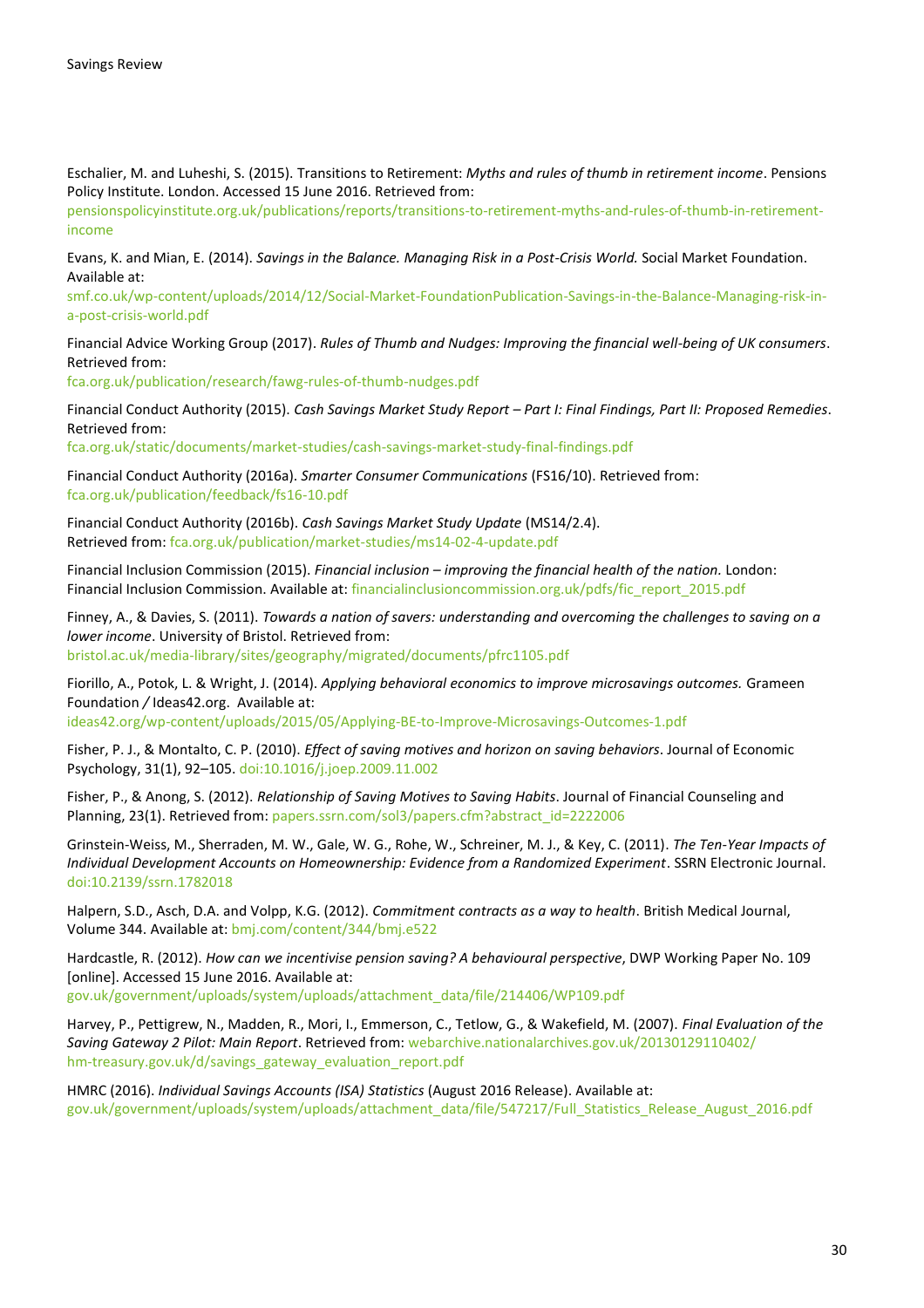HM Treasury. (2016). *Budget 2016* (HC 901) – March 2016. Available at: [gov.uk/government/publications/budget-2016](https://www.gov.uk/government/publications/budget-2016-documents) [documents](https://www.gov.uk/government/publications/budget-2016-documents)

John L.K., Loewenstein G., Troxel A.B., Norton L., Fassbender J.E., Volpp K.G. (2011). *Financial incentives for extended weight loss: a randomized, controlled trial*. Journal of General Internal Medicine 26:621-6. Available at: [ncbi.nlm.nih.gov/pubmed/21249462](https://www.ncbi.nlm.nih.gov/pubmed/21249462)

Kearney, M.S., Tufano, P., Guryan, J. and Hurst, E. (2010). *Making savers winners: an overview of prize-linked savings products,* NBER Working Paper 16433, National Bureau of Economic Research. Available at[: nber.org/papers/w16433](http://www.nber.org/papers/w16433)

Kempson, E., McKay, S. and Collard, S. (2005). *Incentives to save: encouraging saving among low-income households*. London: HM Treasury. Available at[: pfrc.bris.ac.uk/publications/Reports/SG\\_Incentives\\_to\\_save\\_final.pdf](http://www.pfrc.bris.ac.uk/publications/Reports/SG_Incentives_to_save_final.pdf)

Kempson, E., & Finney, A. (2009). *Saving in lower-income households A review of the evidence*. Bristol. Retrieved from: [bristol.ac.uk/media-library/sites/geography/migrated/documents/pfrc0909.pdf](http://www.bristol.ac.uk/media-library/sites/geography/migrated/documents/pfrc0909.pdf)

Kotecha, M., Kinsella, R. and Arthur, S. (2010). *Research on Predictions of Income in Retirement*. DWP Working Paper No. 87 [online]. Accessed 15 June 2016. Available at: [gov.uk/government/uploads/system/uploads/attachment\\_data/file/214385/WP87.pdf](https://www.gov.uk/government/uploads/system/uploads/attachment_data/file/214385/WP87.pdf)

Leckie, N., Taylor, |, Hui, S.-W., Tattrie, D., Robson, J., & Voyer, J.-P. (2010). *Learning to save, saving to learn - learn\$ave Individual Development Accounts Project - Final Report*. SRDC/SRSA (Canada). Retrieved from: [srdc.org/uploads/learnsave\\_final\\_en.pdf](http://www.srdc.org/uploads/learnsave_final_en.pdf)

Loibl, C., Kraybill, D. S., & DeMay, S. W. (2011). *Accounting for the role of habit in regular saving*. Journal of Economic Psychology, 32(4), 581–592. doi:10.1016/j.joep.2011.04.004 [library/sites/geography/migrated/documents/pfrc0302.pdf](file:///C:/Users/SFernandes/AppData/Local/Microsoft/Windows/INetCache/Content.Outlook/YC4F918I/library/sites/geography/migrated/documents/pfrc0302.pdf)

McKay S., Kempson E. (2003) Savings and Life Events (DWP Research Report 194) Retrieved from: [researchgate.net/profile/Stephen\\_Mckay2/publication/252341127\\_Savings\\_and\\_Life\\_Events/links/54bfad740cf28a6324](https://www.researchgate.net/profile/Stephen_Mckay2/publication/252341127_Savings_and_Life_Events/links/54bfad740cf28a63249fcc70.pdf) [9fcc70.pdf](https://www.researchgate.net/profile/Stephen_Mckay2/publication/252341127_Savings_and_Life_Events/links/54bfad740cf28a63249fcc70.pdf)

Money Advice Service (2014). *Money Lives: The financial behaviour of the UK* [online]. Accessed on 16 June 2016. Available at: [masassets.blob.core.windows.net/cms/money-lives-report-march-2014.pdf](https://masassets.blob.core.windows.net/cms/money-lives-report-march-2014.pdf)

Money Advice Service (2015a). *The Financial Capability Strategy for the UK*. Available at: [fincap.org.uk/uk\\_strategy](https://www.fincap.org.uk/uk_strategy)

Money Advice Service. (2015b). *Financial Capability in the UK 2015 – Initial results from the 2015 UK Financial Capability Survey*. Available at:

[masassets.blob.core.windows.net/cms/files/000/000/261/original/MAS\\_FinCap\\_UK\\_Survey\\_2015\\_AW.PDF](https://masassets.blob.core.windows.net/cms/files/000/000/261/original/MAS_FinCap_UK_Survey_2015_AW.PDF)

Money Advice Service (2015c). *Savings Propensity Research*. Available at: masassets.blob.core.windows.net/cms/files/000/000/238/original/Savings\_Propensity\_Research\_Debrief.pdf

Money Advice Service (2015d). *Financial Capability and Wellbeing - A qualitative report*. Available at: [masassets.blob.core.windows.net/cms/files/000/000/213/original/financial-capability-and-wellbeing.pdf](https://masassets.blob.core.windows.net/cms/files/000/000/213/original/financial-capability-and-wellbeing.pdf)

Money Advice Service (2016) *Closing the savings gap.* Available at: [masassets.blob.core.windows.net/cms/files/000/000/548/original/MAS\\_Savings\\_Report\\_Sept\\_2016\\_FINAL.pdf](https://masassets.blob.core.windows.net/cms/files/000/000/548/original/MAS_Savings_Report_Sept_2016_FINAL.pdf)

MoneyFacts.co.uk (2016). *Savings Market Left Devastated.* Available at[: moneyfacts.co.uk/news/savings/savings-market](http://moneyfacts.co.uk/news/savings/savings-market-left-devastated/)[left-devastated/](http://moneyfacts.co.uk/news/savings/savings-market-left-devastated/)

Parliamentary Office for Science &Technology (2016). *Financial Technology (FinTech), POSTNOTE –* May 2016*.* Accessed 15 June 2016. Available at: [researchbriefings.files.parliament.uk/documents/POST-PN-0525/POST-PN-0525.pdf](http://researchbriefings.files.parliament.uk/documents/POST-PN-0525/POST-PN-0525.pdf)

Rodermund, R. (2012). *Examining the Savings Habits of Individuals with Present-Fatalistic Time Perspectives using the Theory of Planned Behavior*. Lindenwood University. Available at: [academyfinancial.org/resources/Documents/Proceedings/2012/F2-Rodermund.pdf](http://www.academyfinancial.org/resources/Documents/Proceedings/2012/F2-Rodermund.pdf)

Schreiner, M., Clancy, M., & Sherraden, M. (2002). *Saving Performance in the American Dream Demonstration: A National Demonstration of Individual Development Accounts*. Washington University in St Louis. Retrieved from: [microfinance.com/English/Papers/IDAs\\_in\\_ADD\\_Final\\_Report.pdf](http://www.microfinance.com/English/Papers/IDAs_in_ADD_Final_Report.pdf)